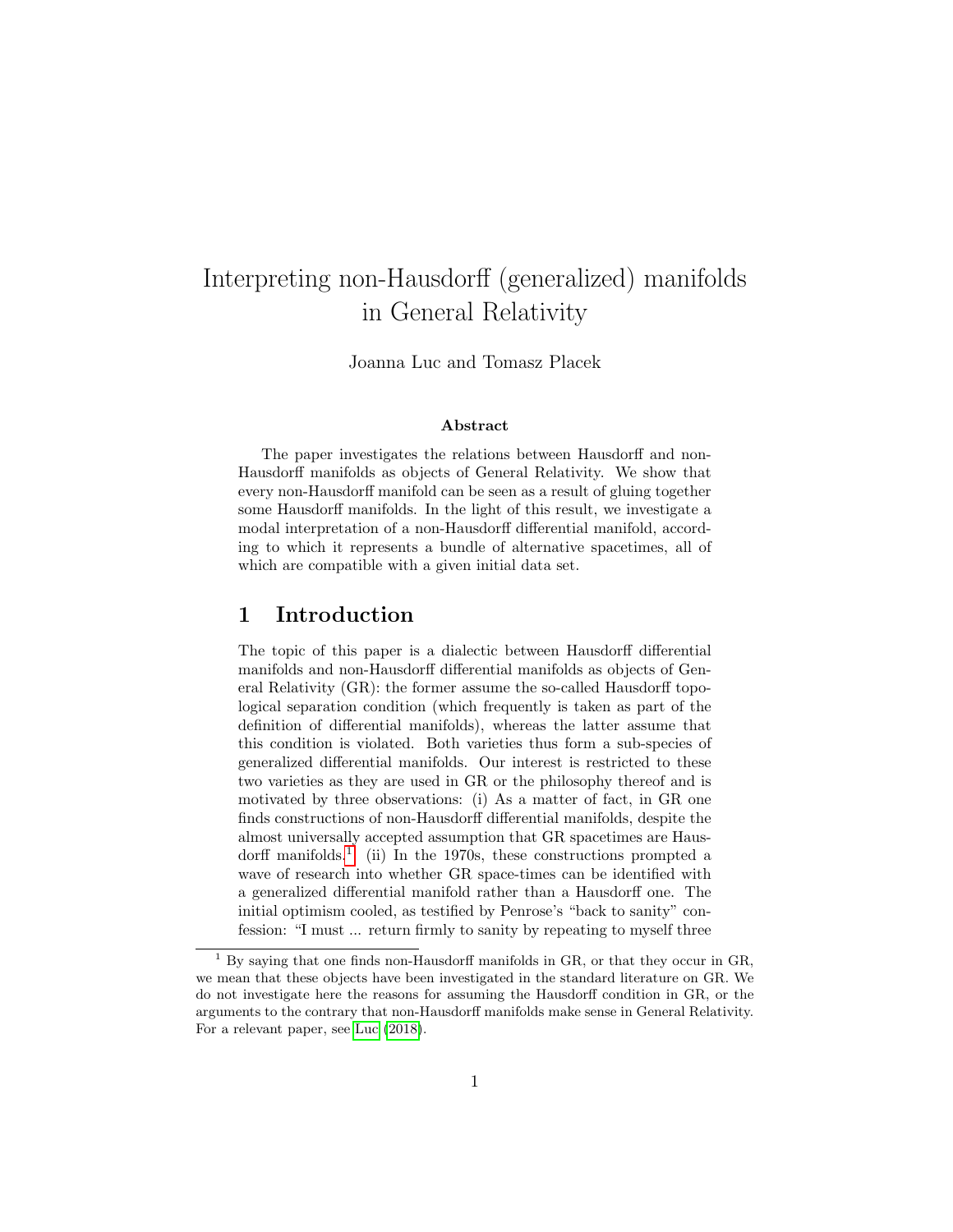times: spacetime is a Hausdorff differentiable manifold; spacetime is a Hausdorff ..." [Penrose \(1979\)](#page-19-1). (iii) Finally, the issue of Hausdorffness vs. non-Hausdorffness also pops up in attempts by branching spacetime theories to model local possibilities occurring in a spatiotemporal world, initiated by [Belnap \(1992\)](#page-18-0). The non-Hausdorffness of the proposed modalo-spatio-temporal structures is viewed as a flaw in them (cf. [Earman \(2008\)](#page-19-2)).

These observations prompt two queries that our paper will address: (1) How are Hausdorff manifolds and non-Hausdorff manifolds related? (2) How are non-Hausdorff manifolds that occur in GR to be interpreted? We opt for a view according to which a non-Hausdorff manifold is a modal representation that captures a bundle of alternative possible space-times; the advantage of this understanding is that it disarms most objections to the use of non-Hausdorff manifolds in GR. There is, however, a certain oddity in interpreting non-Hausdorff manifolds as a family of alternative spatio-temporal scenarios evolving from a given region. A failure of the Hausdorff condition does not entail the existence of bifurcating trajectories, although it permits it. Bifurcating trajectories is what one expects if one thinks of indeterminism as happening locally, i.e. as produced by small objects that are possibly developing in one way or another in some restricted spatio-temporal regions. It turns out, however, that the modal interpretation of non-Hausdorff manifolds suggests an additional constraint on the gluing technique by which they are constructed; this additional constraint prohibits bifurcating trajectories, and hence eliminates precisely those constructions that would otherwise represent locally indeterministic scenarios.

The paper is organized as follows. In Section [2,](#page-2-0) after recalling the necessary definitions, we introduce the gluing technique and show that it produces a non-Hausdorff topological manifold from Hausdorff differential manifolds. Section [3](#page-6-0) relates to the non-Hausdorff manifolds considered in physics: it describes in detail how a non-Hausdorff extension of non-isometric Taub-NUT spacetimes is produced by a gluing procedure. Section [4](#page-9-0) contains two theorems that relate these species of differential manifolds to each other: all non-Hausdorff differential manifolds can be decomposed (in some precise sense) into maximal Hausdorff sub-manifolds, and all non-Hausdorff manifolds can be produced by gluing together a family of Hausdorff differential manifolds. These results form the backbone of a modal reading of non-Hausdorff manifolds. In Section [5](#page-11-0) we discuss Hájíček's necessary and sufficient conditions for the existence of bifurcating curves in non-Hausdorff manifolds. We conclude the paper in Section [6.](#page-16-0)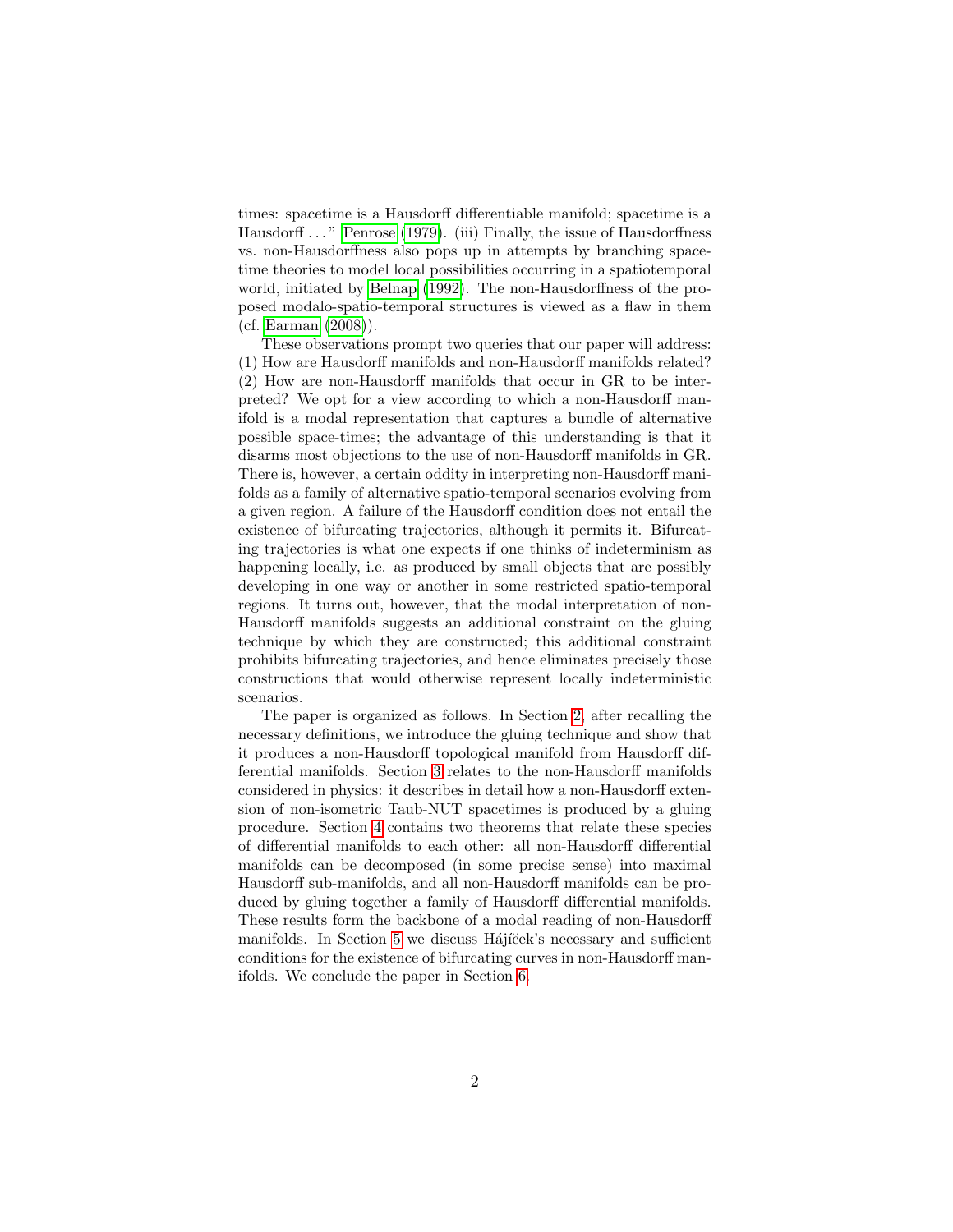# <span id="page-2-0"></span>2 Gluing introduced

Let us begin by introducing three villains of the peace: generalized, Hausdorff, and non-Hausdorff differential manifolds:

Definition 1 (manifolds: generalized, Hausdorff, non-Hausdorff). A collection of pairs  $\{\langle u_{\gamma}, \phi_{\gamma} \rangle\}_{\gamma \in \Gamma}$  (where  $\Gamma$  is an index set), with each  $u_\gamma \subseteq M$  for a set M, is a C<sup>r</sup> n-atlas on M if  $u_\gamma$ 's cover M, each  $\phi_\gamma$ is a bijection between  $u_{\gamma}$  and an open subset of  $\mathbb{R}^{n}$ , and for any two  $\langle u_\gamma, \phi_\gamma \rangle$  and  $\langle u_\tau, \phi_\tau \rangle$ , if  $u_{\gamma\tau} := u_\gamma \cap u_\tau \neq \emptyset$ , then  $\phi_\gamma[u_{\gamma\tau}]$  and  $\phi_\tau[u_{\gamma\tau}]$ are open subsets of  $\mathbb{R}^n$  and composite functions  $\phi_\gamma \circ \phi_\tau^{-1}$  and  $\phi_\tau \circ \phi_\gamma^{-1}$ are  $C^r$  on their domains.

A pair  $\langle M, A \rangle$ , where M is a non-empty set and A a maximal  $C^r$  natlas on  $M$ , is a  $C<sup>r</sup>$  n-dimensional generalized differential manifold.

If a  $C<sup>r</sup>$  n-dimensional generalized differential manifold satisfies the condition that for any distinct  $p, q \in M$  there are  $\langle u_{\gamma}, \phi_{\gamma} \rangle, \langle u_{\tau} \phi_{\tau} \rangle \in A$ such that  $p \in u_\gamma$ ,  $q \in u_\tau$  and  $u_\gamma \cap u_\tau = \emptyset$ , then it is called a C<sup>r</sup>  $n$ -dimensional Hausdorff differential manifold.<sup>[2](#page-2-1)</sup>

If a  $C<sup>r</sup>$  n-dimensional generalized differential manifold does not satisfy the above condition, it is called a  $C<sup>r</sup>$  n-dimensional non-Hausdorff differential manifold.

Elements of an atlas are called charts. Whenever confusion is unlikely, we omit the qualifications " $C<sup>r</sup>$ , *n*-dimensional, differential", and just write "generalized" (or Hausdorff or non-Hausdorff) d-manifold, with "d" for "differential". If  $r = 0$ , i.e., composite maps are merely continuous, a  $C<sup>r</sup>$  d-manifold collapses into a topological manifold. Note that by definition, both topological manifolds and d-manifolds are locally Euclidean, i.e., for every  $x \in M$  there is  $u \subseteq M, x \in u$  and a bijection  $\phi$  between u and an open subset of  $\mathbb{R}^n$ .

We describe now the gluing technique which can be used to produce non-Hausdorff d-manifolds. We will later (in Theorem [3\)](#page-10-0) see that that this technique provides a universal method of constructing non-Hausdorff d-manifolds out of Hausdorff d-manifolds by gluing the latter appropriately. Then we will illustrate it by applying it to a real physics example: a non-Hausdorff extension of the so-called Taub space. We begin with these definitions:

<span id="page-2-2"></span>**Definition 2** (gluing function). Let  $W_1 = \langle W_1, A_{W_1}, g_1 \rangle$  and  $W_2 =$  $\langle W_2, A_{W_2}, g_2 \rangle$  be d-manifolds. Then  $\phi : U_{12} \mapsto U_{21}$ , where  $U_{12} \subseteq$  $W_1, U_{21} \subseteq W_2$  is a gluing map if

 $\bullet$   $U_{12}$  is open,

<span id="page-2-1"></span><sup>&</sup>lt;sup>2</sup>Since an atlas induces a topology  $\mathcal T$  on set M by the condition  $O \in \mathcal T$  iff  $\forall x \in O$ , there is chart  $\langle u_{\gamma}, \phi_{\gamma} \rangle$  in the atlas such that  $x \in u_{\gamma}$ ; an equivalent way of defining Hausdorff manifolds is to say that the induced topology is Hausdorff.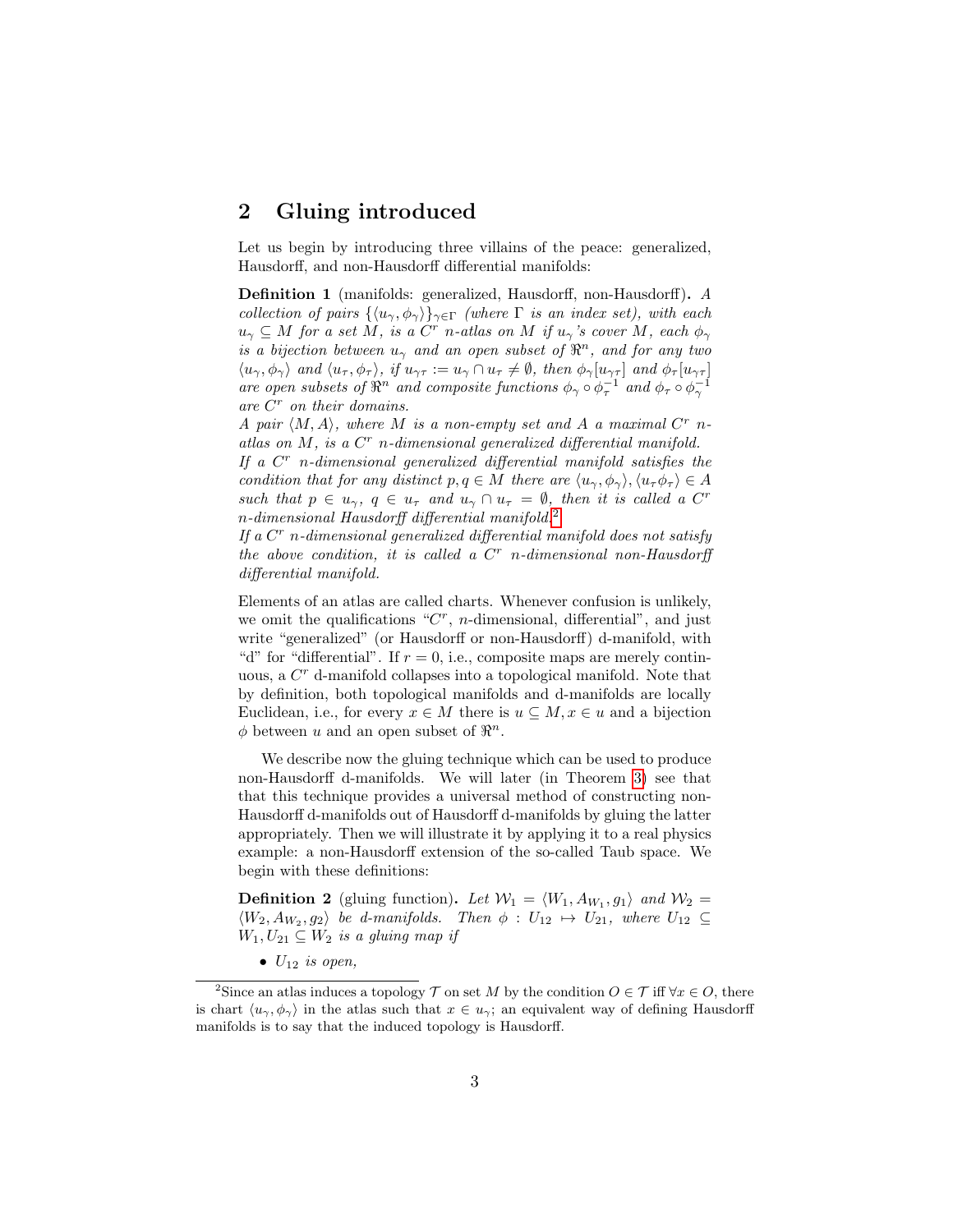$\bullet$   $\phi$  is an isometry.

Clearly, the definition implies that  $U_{21}$  is open as well.

<span id="page-3-0"></span>**Definition 3** (gluing d-manifolds together). A  $C<sup>r</sup>$  n-dim generalized d-manifold  $\langle W, A_W, g \rangle$  is a result of gluing together a family of  $C^r$  ndim Hausdorff differential d-manifolds  $\{ \langle W_\mu, A_{W_\mu}, g_\mu \rangle \}_{\mu \in \Gamma}$  (where  $\Gamma$ ) is an index set of an arbitrary cardinality) iff

1. there exists a family of gluing functions

$$
\{\phi_{\mu\nu} \in U_{\mu\nu} \mapsto U_{\nu\mu} \mid U_{\mu\nu} \subseteq W_{\mu}, U_{\nu\mu} \subseteq W_{\nu}, \mu, \nu \in \Gamma\};
$$

2. the relation  $R(x, y)$ , as defined below, is an equivalence relation on  $\bigcup_{\mu \in \Gamma} W_{\mu}$ 

$$
R(x,y) \Leftrightarrow \begin{cases} x = y \text{ or} \\ \exists \mu, \nu \in \Gamma[x \in U_{\mu\nu} \land y \in U_{\nu\mu} \land y = \phi_{\mu\nu}(x)]; \end{cases}
$$

- 3. W is the set of representatives of the quotient structure  $\bigcup_{\mu \in \Gamma} W_{\mu}/R$ ;
- 4. the topology  $\mathcal T$  induced on W by atlas  $A_W$  is the coarsest-grained topology on W that satisfies the condition:

<span id="page-3-1"></span>
$$
O \in \mathcal{T}_{\mu} \Rightarrow f_{\mu}[O] \in \mathcal{T},\tag{1}
$$

where  $\mathcal{T}_{\mu}$  is the topology induced on  $W_{\mu}$  by atlas  $A_{W_{\mu}}$  and  $\tilde{W}_{\mu} = \{p \in W \mid \exists_{X} X \in (\bigcup_{\nu} W_{\nu}) / R \wedge X \cap W_{\mu} \neq \emptyset \wedge p \in X\}$  and  $f_{\mu}: W_{\mu} \mapsto \tilde{W}_{\mu} \text{ s.t. } f_{\mu}(p) = q, \text{ where } R(p,q);$ 

5. The metric g and metrics  $g_{\mu}$  agree in the sense that  $g(p) = g_{\mu}(q)$ for any  $p \in W$ ,  $q \in W_{\mu}$  such that  $\exists_X X \in (\bigcup_{\nu} W_{\nu})/R \wedge p \in$  $X \wedge q \in X$ .

To comment on clause 1, it says that for any pair of d-manifolds,  $\langle W_\mu, A_\mu, g_\mu \rangle$  and  $\langle W_\nu, A_\nu, g_\nu \rangle$ , there are subsets  $U_{\mu\nu} \subseteq W_\mu$  and  $U_{\nu\mu} \subseteq$  $W_{\nu}$  that are identified by a gluing function. Clause 2 defines relation  $R(x, y)$  and postulates it to be an equivalence relation on  $\bigcup_{\mu \in \Gamma} W_{\mu}$ . We may require instead that (i) for each map  $\phi_{\mu\nu}$  there is a map  $\phi_{\nu\mu} = \phi_{\mu\nu}^{-1}$ and (ii) for any two maps  $\phi_{\mu\nu} : U_{\mu\nu} \to U_{\nu\mu}, \phi_{\nu\eta} : U_{\nu\eta} \to U_{\eta\nu}$ , if  $U_{\nu\mu} \cap U_{\nu\eta} := U_{\nu\mu\eta} \neq \emptyset$ , then there is a third map  $\phi_{\mu\eta} : U_{\mu\eta} \to$  $U_{\eta\mu}$ , with  $U_{\mu\eta} = \phi_{\nu\mu} [U_{\nu\mu\eta}] \subseteq U_{\mu\nu}$  and  $U_{\eta\mu} = \phi_{\nu\eta} [U_{\nu\mu\eta}] \subseteq U_{\eta\nu}$ , such that for any  $x \in U_{\mu\eta}$ :  $\phi_{\nu\eta}(\phi_{\mu\nu}(x)) = \phi_{\mu\eta}(x)$ . Thus, clause 2 can be understood as stating a consistency condition on a family of maps, their domains and counter-domains. Clause 3 requires one to produce a set of representatives of the quotient structure. This move might look superfluous, but it is needed later in Theorem [3,](#page-10-0) in which we prove that by gluing the maximal Hausdorff submanifolds of a given manifold one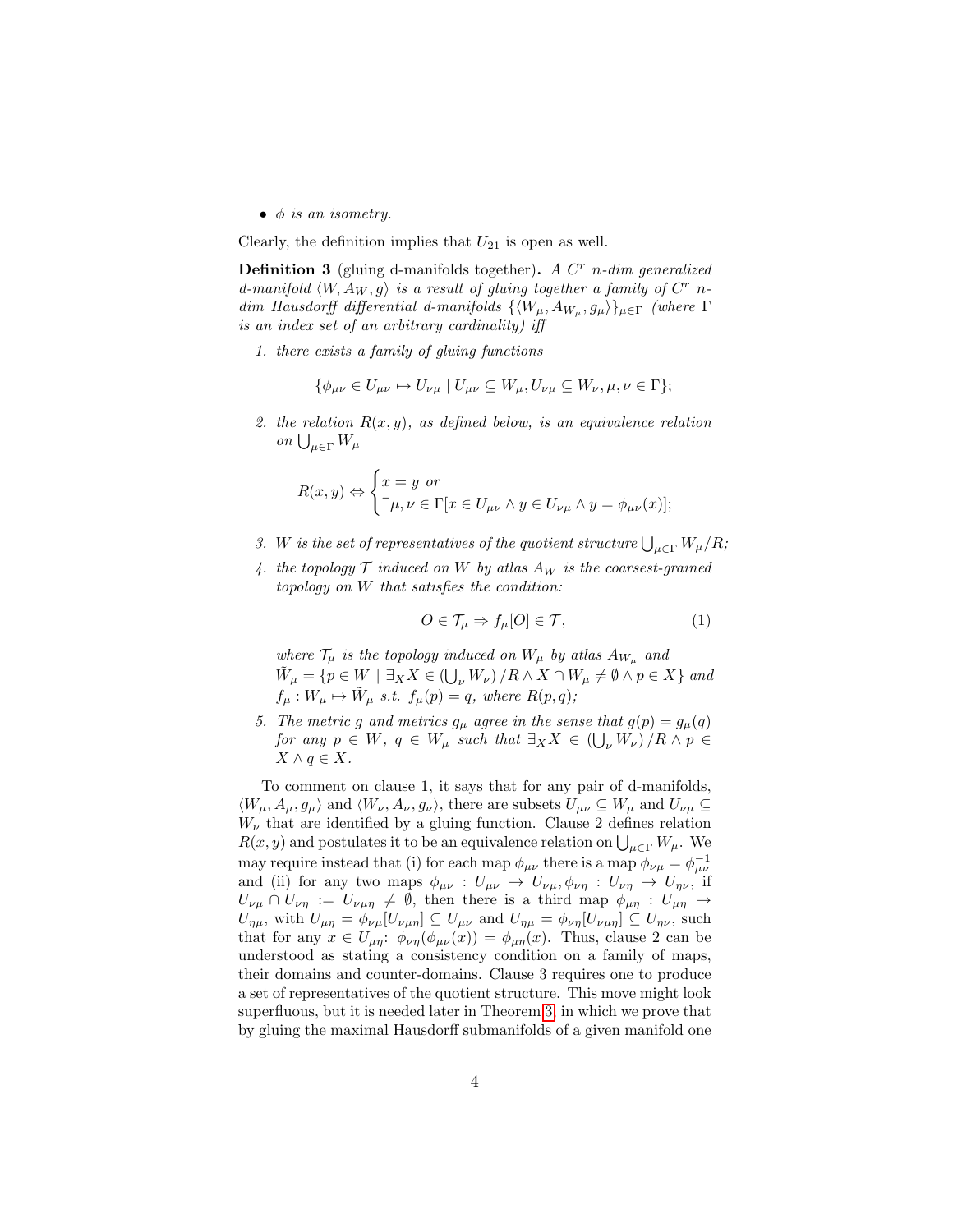obtains exactly the initial manifold, and not a structurally identical manifold with points replaced by sets of points. Observe here that if a point x belongs to  $\bigcup_{\mu \in \Gamma} (W_{\mu} \setminus \bigcup_{\eta \in \Gamma} U_{\mu\eta})$ , it gives rise to the singleton of  $x, \{x\}$  in the quotient structure, so taking a representative is trivial. Yet, a class in the quotient structure can be infinite, so one may need the axiom of choice to secure a representative of that class in clause (3). In clause (4)  $\tilde{W}_{\mu}$  consists of counterparts of elements of  $W_{\mu}$  in W and  $f_{\mu}$  is then a bijection between  $\tilde{W}_{\mu}$  and  $W_{\mu}$ . As for clause (5), even if p is associated with many q's from different  $W_\mu$ 's, since such q's are connected by the isometry, the metric at all these points is the same, and hence the definition of  $q$  is consistent.

Observe that the definition [3](#page-3-0) does not require any specific relation between atlas A and atlases  $A_{\mu}$ , apart from the relation between the topologies that these atlases induce (which is the topic of clause (4)). This reflects the role the atlases play: they induce topologies and produce a differential structure, but for the physical content of the model it is irrelevant what specific functions these charts contain.

Before we proceed, we prove two facts that are pertinent to the definition above:

**Fact 1.** Let d-manifold  $\langle W, A_W, g \rangle$  be a result of gluing together a  $family \ of \ d\text{-manifolds } \{ \langle W_\mu, A_{W_\mu}, g_\mu \rangle \}_{\mu \in \Gamma}, \ with \ \mathcal{T} \ and \ \mathcal{T}_\mu \ \ (\mu \in \Gamma)$ being the topologies on W and  $W_{\mu}$ , resp. Then

<span id="page-4-1"></span>
$$
O \in \mathcal{T} \Rightarrow \forall_{\mu \in \Gamma} f_{\mu}^{-1} [O \cap \tilde{W}_{\mu}] \in \mathcal{T}_{\mu}.
$$
 (2)

*Proof.* Let's assume that the premise of this fact is true and  $O \in$ T. Pick an arbitrary  $\mu \in \Gamma$ . Since  $W_{\mu} \in \mathcal{T}_{\mu}$ ,  $\tilde{W}_{\mu} \in \mathcal{T}$  by Eq. [1](#page-3-1) and hence  $O \cap \tilde{W}_\mu \in \mathcal{T}$ . Since  $\mathcal{T}$  is the coarsest-grained topology on W satisfying Eq. [1,](#page-3-1)  $O \cap W$ <sup> $\tilde{W}_{\mu}$ </sup> must be the union of some  $O_k \in \mathcal{T}$ such that  $f_{\mu}^{-1}[O_k] \in \mathcal{T}_{\mu}$ , and hence  $\bigcup_k f_{\mu}^{-1}[O_k] \in \mathcal{T}_{\mu}$ . We also get these identities:  $\bigcup_k f^{-1}_{\mu} [O_k] = f^{-1}_{\mu} [\bigcup_k O_k] = f^{-1}_{\mu} [O \cap \tilde{W}_{\mu}]$ .<sup>[3](#page-4-0)</sup> Thus  $f_{\mu}^{-1}[O \cap \tilde{W}_{\mu}] \in \mathcal{T}_{\mu}$ . Since this argument goes through for an arbitrary  $\mu \in \Gamma$ , the right-hand side of the implication above follows.  $\Box$ 

As an immediate consequence of this fact and Eq. [1,](#page-3-1) we have the following:

<span id="page-4-2"></span>**Fact 2.**  $f_{\mu}: W_{\mu} \to \tilde{W}_{\mu}$  is a homeomorphism.

*Proof.* Plug in  $W_{\mu}$  in Eq. [1](#page-3-1) and  $\tilde{W}_{\mu}$  in Eq. [2.](#page-4-1)  $\Box$ 

At this junction we know what it means that a generalized dmanifold results from gluing together a family of Hausdorff differential

<span id="page-4-0"></span><sup>&</sup>lt;sup>3</sup>To justify these identities,  $x \in \bigcup_k f_\mu^{-1}[O_k] \Leftrightarrow x \in f_\mu^{-1}[O_n]$  for some  $n \Leftrightarrow f_\mu(x) \in O_n$ for some  $n \Leftrightarrow f_{\mu}(x) \in \bigcup_{k} O_k \Leftrightarrow x \in \tilde{f}_{\mu}^{-1}[\bigcup_{k} O_k].$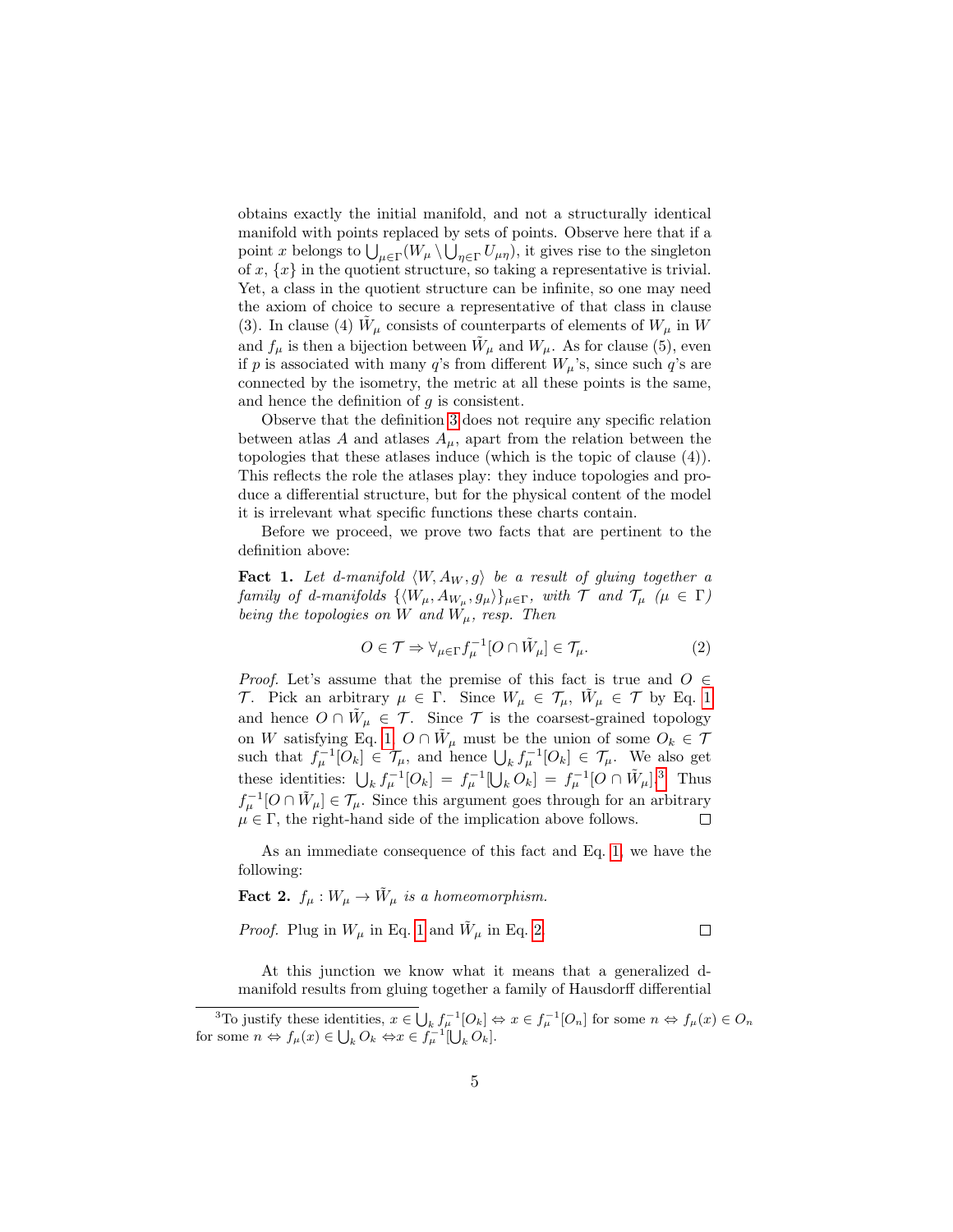d-manifolds. We do not know yet, however, whether there are instances of this definition, i.e., whether there is a generalized d-manifold and a family of Hausdorff d-manifolds that are related in the way the definition above prescribes. We argue now that Definition [3](#page-3-0) has instances by proving first that the product of the gluing construction is a generalized  $C<sup>0</sup>$  d-manifold, i.e., a generalized topological manifold.

**Theorem 1.** Let  $\{ \langle W_{\mu}, A_{W_{\mu}}, g_{\mu} \rangle \}_{\mu \in \Gamma}$  be a family (of an arbitrary cardinality) of  $C<sup>r</sup>$  n-dim Hausdorff d-manifolds. Then the product of the gluing procedure,  $\langle W, A, g \rangle$  is a  $C^0$  n-dim generalized d-manifold (aka generalized topological manifold). Further, if for each  $\mu \in \Gamma$  the topology  $\mathcal{T}_{\mu}$  that  $A_{\mu}$  induces on  $W_{\mu}$  is connected, the topology  $\mathcal{T}$  on  $W$  is connected as well.

*Proof.* To prove local Euclidicity, we need to check that any  $p \in W$ has an open neighborhood that is mapped onto an open subset of  $\mathbb{R}^n$ . Let's thus take an arbitrary  $p \in W$ . There is then some  $\mu \in \Gamma$  such that  $f_{\mu}^{-1}(p) = p' \in W_{\mu}$ . Accordingly, there is  $\langle u', \phi' \rangle \in A_{\mu}$  such that  $p' \in u'$ . Hence  $p \in f_{\mu}(u') := u$  and  $u \in \mathcal{T}$  since  $u' \in \mathcal{T}_{\mu}$ . Since  $\phi': u' \to A \in \mathcal{T}_{\Re^n}$  and  $f_\mu^{-1} : \tilde{W}_\mu \to W_\mu$  are bijections, a sought-for bijection is the composition  $\phi' \circ f_{\mu}^{-1}$ .

As for  $C^0$ , we need to prove that composite maps  $\psi \circ f_{\eta}^{-1} (\phi' \circ f_{\mu}^{-1})^{-1}$  are  $C^0$ , with  $\langle \psi, u \rangle \in A_\eta$  and  $\langle \phi', u' \rangle \in A_\mu$ . Since by the construction each  $\psi, \phi', f_{\mu}$ , and  $f_{\eta}$  is a homeomorphism, the composition is a continuous function. Finally, we argue that  $\mathcal T$  is connected– if every component topology  $\mathcal{T}_{\mu}$  is connected. For reductio, let us assume that there is  $A \in \mathcal{T}, A \neq \emptyset, A \neq W$ , such that  $W \setminus A \in \mathcal{T}$  as well. By Eq. [2](#page-4-1) we get (i)  $\forall_{\mu \in \Gamma} f_{\mu}^{-1}[A \cap \tilde{W}_{\mu}] \in \mathcal{T}_{\mu}$  and (ii)  $\forall_{\mu \in \Gamma} f_{\mu}^{-1}[(W \setminus A) \cap \tilde{W}_{\mu}] \in \mathcal{T}_{\mu}$ . It requires only an easy calculation to see that for each  $\mu$ , one is the complement of the other, i.e., (iii)  $f_{\mu}^{-1}[A \cap \tilde{W}_{\mu}] \cup f_{\mu}^{-1}[(W \setminus A) \cap \tilde{W}_{\mu}] = W_{\mu}$  and  $f_{\mu}^{-1}[A \cap \tilde{W}_{\mu}] \cap f_{\mu}^{-1}[(W \setminus A) \cap \tilde{W}_{\mu}] = \emptyset$ . It is also (iv) impossible that  $f_{\mu}^{-1}[A \cap \tilde{W}_{\mu}] = W_{\mu} = f_{\mu}^{-1}[(W \setminus A) \cap \tilde{W}_{\mu}]$  since this implies  $\tilde{W}_{\mu} \subseteq A$ and  $\tilde{W}_\mu \subseteq W \setminus A$ . But then (i), (ii), (iii), and (iv) entails that for every  $\mu \in \Gamma$ ,  $\mathcal{T}_{\mu}$  is not connected, contrary to the Fact's assumption.

Observe that with the above theorem we arrived at a  $C^0$  n-dim non-Hausdorff d-manifold, i.e., an n-dim non-Hausdorff topological manifold. To obtain a  $C^r$   $(r > 0)$  d-manifold, with its atlas resulting from atlases of component manifolds, compositions  $\psi \circ f_{\eta}^{-1} (\phi' \circ f_{\mu}^{-1})^{-1}$ should be C<sup>r</sup> continuous, but they do not need to be so if  $\mu \neq \eta$ <sup>[4](#page-5-0)</sup> This means that to produce a  $C<sup>r</sup>$   $(r > 0)$  d-manifold, an additional job is needed that consists in appropriately smoothing the maps  $\phi$  and  $\phi'$  that belong to charts from different atlases. There are limitations

<span id="page-5-0"></span><sup>&</sup>lt;sup>4</sup>But clearly, if  $\mu = \eta$ , we immediately get  $C^r$   $(r > 0)$  continuity since  $f_m^{-1} \circ f_m = id$ and  $\psi \circ (\phi'^{-1})$  is  $C^r$ , as these two functions belong to charts from the same atlas.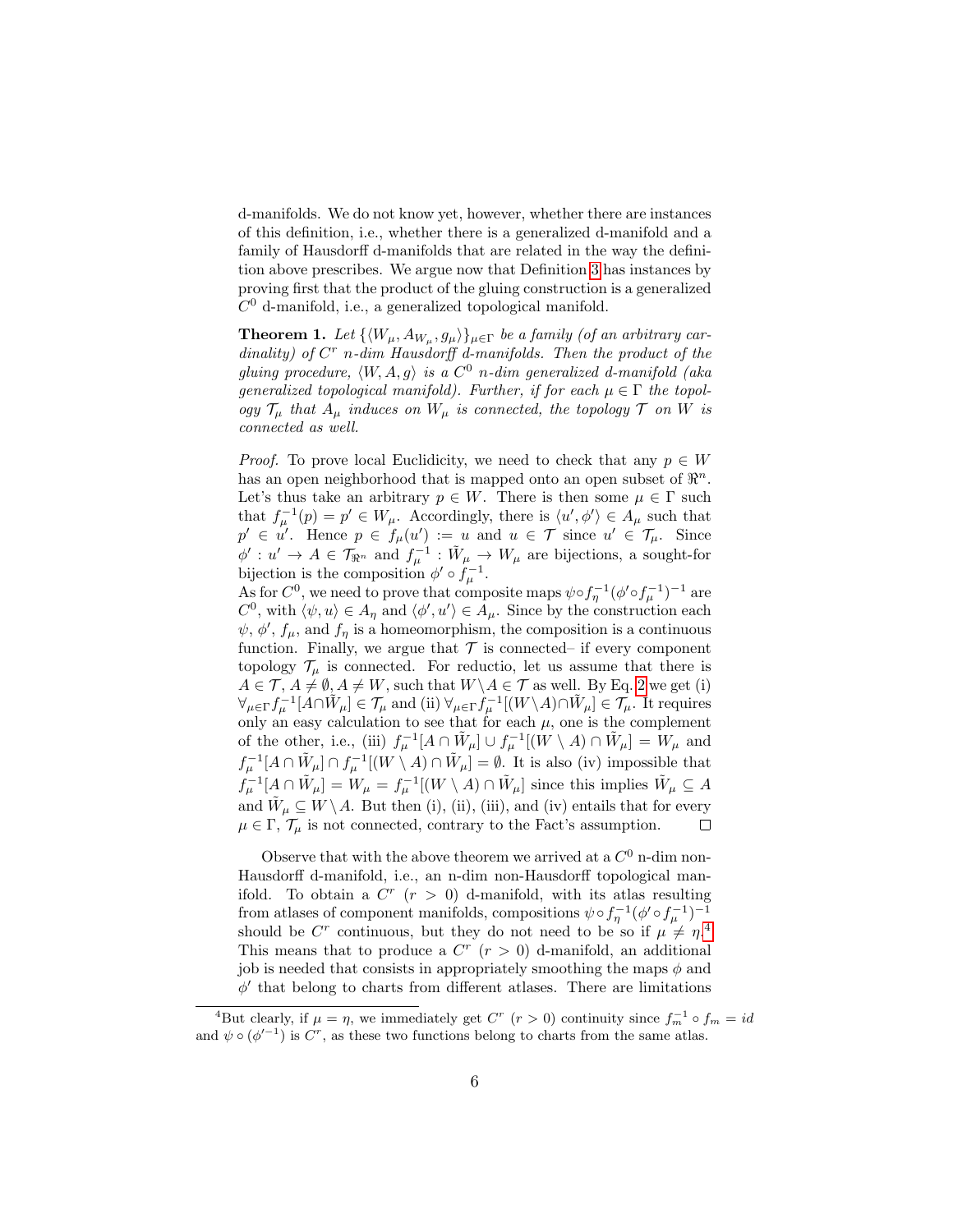to this procedure as there are topological manifolds that do not admit a  $C<sup>r</sup>$  ( $r > 0$ )-structure, as was proved by Kervaire (1960). However, it is not clear if such troublesome topological manifolds can be constructed by our gluing procedure, which operates on a  $C<sup>r</sup>$  d-manifold. In any case, barring Kervaire's cases, the introduction of the required differentiability structure is possible, which suffices to ensure that our Definition [3](#page-3-0) is not empty. Besides, the problem with  $C<sup>r</sup>$  continuity will not arise in our main theorem about the construction of non-Hausdorff d-manifolds from families of Hausdorff d-manifolds, as it selects particular families of Hausdorff d-manifolds.

#### <span id="page-6-0"></span>3 Gluing in action

One may wonder in what contexts non-Hausdorff d-manifolds appear in GR literature, and whether such manifolds are constructible by the gluing technique. A typical context for the occurrence of a non-Hausdorff d-manifold is a failure of the well-posedness of the initial value problem: if Einstein's Field Equations (EFE) admit multiple solutions, these solutions can be glued together, the results being a non-Hausdorff d-manifold with a metric that still satisfies EFE. In this spirit [Hawking and Ellis \(1973\)](#page-19-3) sketched the construction of non-Hausdorff d-manifolds that are extensions of Misner spacetime and the Taub spacetime.

As it is far from clear that these constructions are equivalent to our gluing technique, we now describe a non-Hausdorff d-manifold obtained by gluing together extensions of the Taub spacetime. An analogous technique can be used to produce more realistic general-relativistic examples, like pasting together extensions of Gowdy polarized spacetime (see e.g. Chrusciel and Isenberg  $(1991)$ ).

The Taub spacetime is given by set  $M = (t_-, t_+) \times S^3$ , with  $t_-, t_+ \in$  $\Re$  and  $t_$  <  $t_+$ . The metric is the following:

$$
g = -U^{-1}dt^{2} + (2l)^{2}U(d\psi + \cos \Theta d\phi)^{2} + (t^{2} + l^{2})(d\Theta^{2} + \sin^{2} \Theta d\phi^{2}),
$$

where

$$
U(t) = \frac{(t_{+} - t)(t_{-} - t)}{t^{2} + l^{2}} \text{ and } t_{\pm} = m \pm (l^{2} + m^{2})^{1/2},
$$

m and l are positive constants, and  $\Theta, \psi, \phi$  are Euler angles on  $S^3$ . We will denote the Taub spacetime by  $\langle M, A, g \rangle$ , where A is a maximal atlas on M. The spacetime is singular at  $t_{\pm}$ , but, as first shown by [Newman et al. \(1963\)](#page-19-4), it can be extended forward into two spacetimes  $\langle M^{\uparrow +}, A^{\uparrow +}, g^{\uparrow +} \rangle$  and  $\langle M^{\uparrow -}, A^{\uparrow -}, g^{\uparrow -} \rangle$ , each with topology  $(t_-, \infty) \times$  $S^3$ , embeddings  $\Lambda^{\uparrow \pm} : M \to M^{\uparrow \pm}$ , and metrics

$$
g^{\uparrow \pm} = \pm (4l)(d\psi + \cos \Theta d\phi)dt + (2l)^2 U(d\psi + \cos \Theta d\phi)^2 + (t^2 + l^2)(d\Theta^2 + \sin^2 \Theta d\phi^2).
$$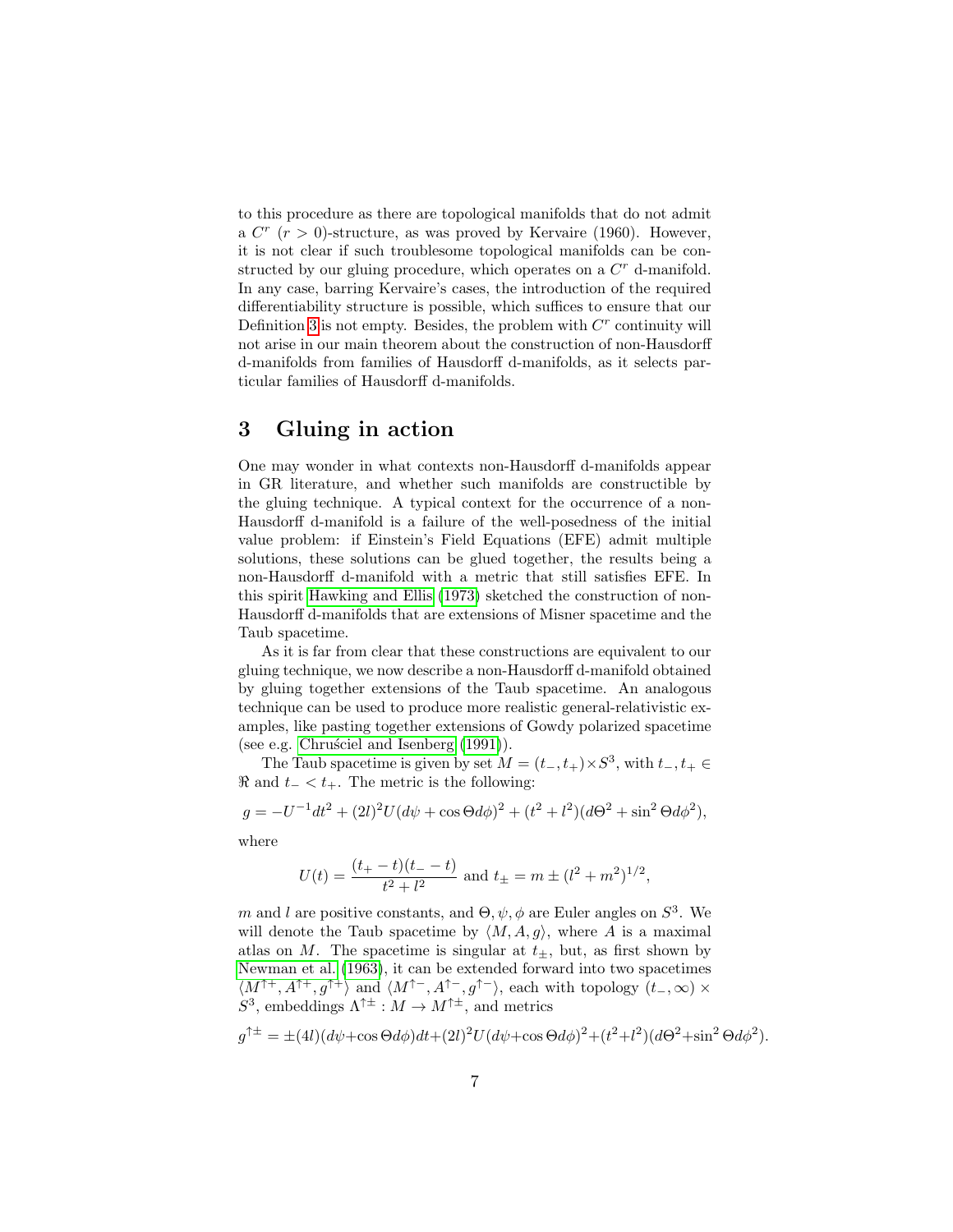(To recall, to say that  $\Lambda : M \to M'$  is an embedding means that  $\Lambda: M \to \Lambda[M]$  is a diffeomorphism and  $\Lambda[M]$  is open in the topology on  $M'$ . For details of the construction consult Chrusciel and Isenberg [\(1991\)](#page-18-1).) Analogously,  $\langle M, A, g \rangle$  can be extended downward into two spacetimes  $\langle M^{\downarrow+}, A^{\downarrow+}, g^{\downarrow+}\rangle$  and  $\langle M^{\downarrow-}, A^{\downarrow-}, g^{\downarrow-}\rangle$ , each with topology  $(-\infty, t_+) \times S^3$ , embeddings  $\Lambda^{\downarrow \pm} : M \to M^{\downarrow \pm}$ , and metrics  $g^{\downarrow \pm} =$  $g^{\uparrow \pm}$ . Importantly, the upward and downward extensions can be pairwise pasted together, producing four spacetimes, known as Taub-NUT spacetimes:  $\langle M^{\uparrow+\downarrow+}, A^{++}g^{++} \rangle$ ,  $\langle M^{\uparrow+\downarrow-}, A^{+-}, g^{+-} \rangle$   $\langle M^{\uparrow-\downarrow+}, A^{-+}, g^{-+} \rangle$  $\langle M^{\uparrow-\downarrow-}, A^{--}, g^{--} \rangle$ , each with topology  $(-\infty, \infty) \times S^3$ . The corresponding embeddings are denoted by  $i^{\uparrow ab}$  :  $M^{\uparrow a} \rightarrow M^{\uparrow a \downarrow b}$  and  $i^{\downarrow ab}: M^{\downarrow b} \to M^{\uparrow a \downarrow b}$ . Each Taub-NUT spacetime is Hausdorff. As for isometry, Chrusciel and Isenberg (1991) proved that while the pairs  $\langle M^{\uparrow+\downarrow+}, A^{++}, g^{++} \rangle, \langle M^{\uparrow-\downarrow-}, A^{--}, g_{--} \rangle$  and  $\langle M^{\uparrow+\downarrow-}, A^{+-}, g^{+-} \rangle, \langle M^{\uparrow-\downarrow+}, A^{-+}, g^{-+} \rangle$ are isometric, the pair  $\langle M^{\uparrow+\downarrow-}, A^{+-}, g^{+-}\rangle$ ,  $\langle M^{\uparrow+\downarrow+}, A^{++}, g^{++}\rangle$  is nonisometric. Note that the non-isometric pair is produced by embeddings:

$$
i^{\uparrow++}:M^{\uparrow+}\to M^{\uparrow+\downarrow+} \quad i^{\uparrow+-}:M^{\uparrow+}\to M^{\uparrow+\downarrow-}.
$$

These embeddings establish an isometry between  $i^{+++}[M^{\uparrow+}] \subseteq M^{\uparrow+++}$ and  $i^{\downarrow + -}[M^{\uparrow +}] \subseteq M^{\uparrow + \downarrow -}$ . Thus,  $i^{\downarrow + +}[M^{\uparrow +}]$  and  $i^{\downarrow + -}[M^{\uparrow +}]$  establish isometric segments of otherwise non-isometric Taub-NUT spacetimes. Moreover, these are maximal isometric segments (Chrusciel and [Isenberg, 1991\)](#page-18-1). We will use this fact to produce a non-Hausdorff dmanifold by means the gluing procedure described in Definition [3.](#page-3-0)

Consider non-isometric Taub-NUT spacetimes  $\langle M^{\uparrow+\downarrow-}, A^{++}, g^{+-}\rangle$ and  $\langle M^{\uparrow+\downarrow+}, A^{++}, g^{++}\rangle$ . By the definition of embedding,  $U^{++} :=$  $i^{\downarrow ++}[M^{\uparrow +}] \subseteq M^{\uparrow +\downarrow +}$  and  $U^{+-} := i^{\downarrow +-}[M^{\uparrow +}] \subseteq M^{\uparrow +\downarrow -}$  are open. Clearly, the function  $i^{++-} \circ (i^{+++})^{-1} : i^{+++}[M^{\uparrow+}] \to i^{++-}[M^{\uparrow+}]$  and its inverse are isometries. Thus, we have two gluing functions that link the two non-isometric spacetimes:  $\phi_{12} := \Lambda^{++-} \circ (\Lambda^{+++})^{-1}$  and  $\phi_{21} = \phi_{12}^{-1}.$ 

We describe now the d-manifold  $\langle W, A, g \rangle$  that is a result of gluing two d-manifolds  $\langle M^{\uparrow+\downarrow-}, A^{+-}, g^{+-} \rangle$  and  $\langle M^{\uparrow+\downarrow+}, A^{++}, g^{++} \rangle$  in accord with Definition [3.](#page-3-0) The glued subsets are  $U^{++} \subseteq M^{\uparrow + \uparrow +}$  and  $U^{+-} \subseteq M^{\uparrow+\downarrow-}$ , the gluing functions being  $\phi_{12}$  and  $\phi_{21}$ . As we have only these two gluing functions, it is easy to see that  $R(x, y)$  is indeed an equivalence relation on the union  $M^{\uparrow + \downarrow +} \cup M^{\uparrow + \downarrow -}$ . We thus take for W a set of representatives of  $(M^{\uparrow + \downarrow +} \cup M^{\uparrow + \downarrow -})/R$ . Next we define the topology on  $W$  as the coarsest-grained topology that satisfies  $O \in \mathcal{T}^{++} \to f_{++}[O] \in \mathcal{T}$  and  $O \in \mathcal{T}^{+-} \to f_{+-}[O] \in \mathcal{T}$ , where  $\mathcal{T}^{+\pm}$ is the topology induced by atlas  $A^{+\pm}$  on  $M^{\uparrow + \downarrow \pm}$ . We chose a maximal atlas on  $W$  that yields exactly this topology. Finally, to unpack clause (5), the metric  $g(p), p \in W$  and metrics  $g^{++}(q), q \in M^{++}$  (or  $g^{+-}(q), q \in M^{+-}$  agree whenever p and q belong to same equivalence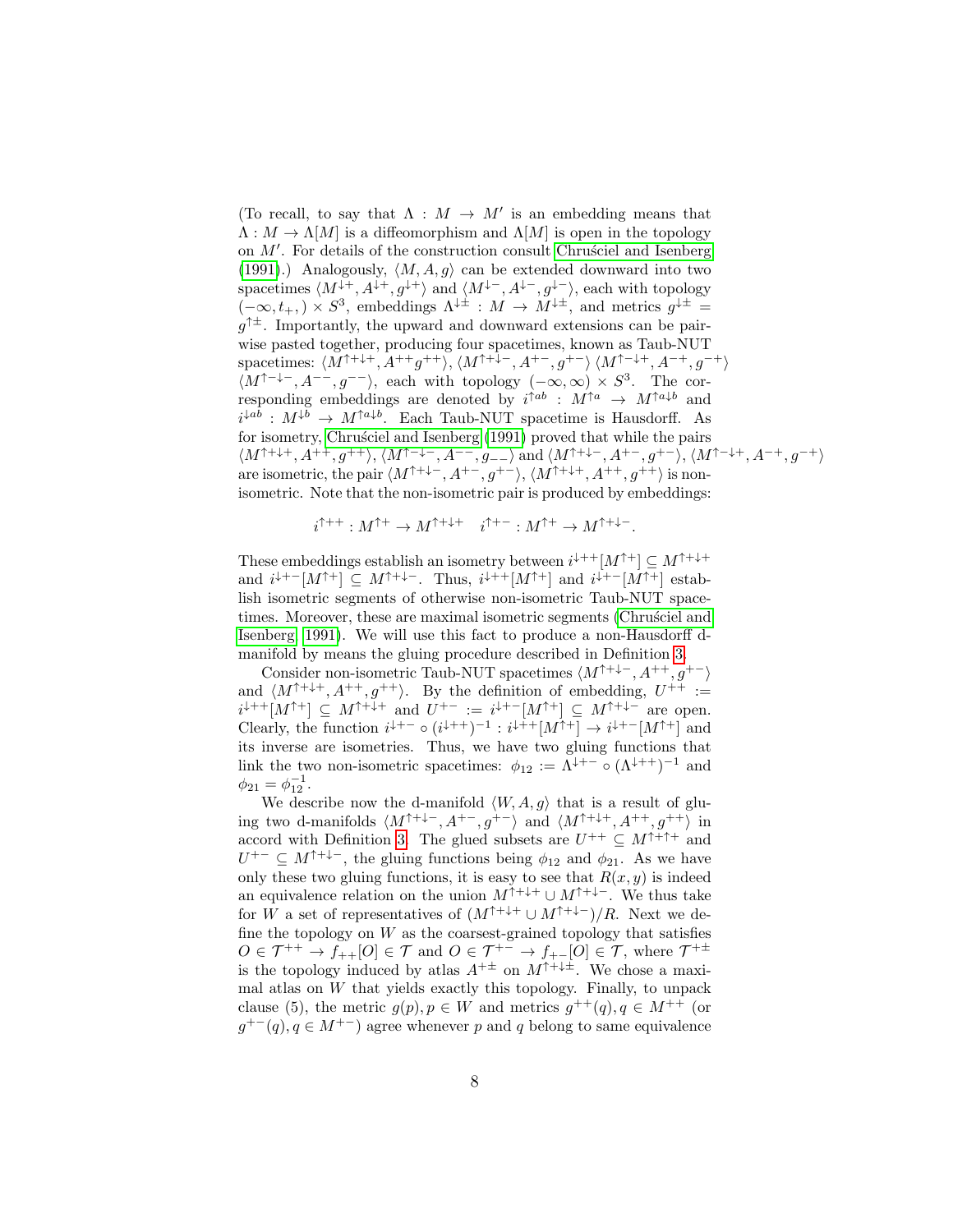class. However, this occurs if  $p$  and  $q$  are identical or linked by a gluing function (which is an isometry), so the clause is indeed satisfied.

We now claim that the d-manifold  $\langle W, A, g \rangle$ , constructed as above, is non-Hausdorff.

**Fact 3.** A d-manifold  $\langle W, A, g \rangle$  that results from gluing two non-isometric Taub-NUT spacetimes in accord with Definition [3,](#page-3-0) is a non-Hausdorff d-manifold.

*Proof.* The d-manifolds  $\langle M^{\uparrow+\downarrow+}, A^{++}, g^{++}\rangle$  and  $\langle M^{\uparrow+\downarrow-}, A^{+-}, g^{+-}\rangle$ are non-isometric, as their metrics are different, yet they are the same as far as topology goes: the sets  $M^{\uparrow + \downarrow -}$  and  $M^{\uparrow + \downarrow +}$  are copies of  $\Re \times S^3$  and the atlases are global. The d-manifolds are thus diffeomorphic. Further, the points of each d-manifold can be referred to by coordinates  $t, \psi, \theta, \phi$ , where  $t \in \Re$  and  $\psi, \theta, \phi$  are Euler's angles on  $S<sup>3</sup>$ . There are thus points defined by the same set of coordinates, yet belonging to different d-manifolds, which we denote by  $x_{t,\psi,\theta,\phi} \in$  $M^{\uparrow+\downarrow-}$  and  $y_{t,\psi,\theta,\phi} \in M^{\uparrow+\downarrow+}$ . Consider two points  $e_1, e_2 \in W$ , with  $e_1 = f_{+-}(x_{t_-,0,0,0})$  and  $e_2 = f_{++}(y_{t_-,0,0,0})$ . We will show that  $e_1, e_2$ is a non-Hausdorff pair. Let us take arbitrary open neighborhoods of these points,  $U_1 \subseteq W$ ,  $e_1 \in U_1$  and  $U_2 \subseteq W$ ,  $e_2 \in U_2$ . Consider a diffeomorphism  $f: M^{\uparrow + \downarrow -} \mapsto M^{\uparrow + \downarrow +}, f(x_{t, \psi, \theta, \phi}) = y_{t, \psi, \theta, \phi}$  and region  $F := f\left[f_{+-}^{-1}[U_1]\right] \cap f_{++}^{-1}[U_2] \subseteq M^{\uparrow + \downarrow +}$ . F is open in the topology on  $M^{\uparrow + \downarrow +}$ , since  $f_{++}^{-1}$  and  $f_{++}^{-1}$  are homeomorphisms (see Fact [2\)](#page-4-2), f is a diffeomorphism, and  $U_1, U_2$  are open in the topology on W. The point  $y_{t_-,0,0,0}$  belongs to F. Given the standard topology on  $\Re \times S^3$ , there exist  $t_3 > t_-\text{ such that } y_{t_3,0,0,0} \in F.$  From the definitions of f and F it follows that  $x_{t_3,0,0,0} \in f_{+-}^{-1}[U_1]$  and  $y_{t_3,0,0,0} \in f_{++}^{-1}[U_2]$ . These two points correspond in W to  $e'_1 = f_{+-}(x_{t_3,0,0,0})$  and  $e'_2 = f_{++}(y_{t_3,0,0,0}),$ respectively. However, as  $t_3 > t_-,$  the points  $x_{t_3,0,0,0}$  and  $y_{t_3,0,0,0}$  have been actually glued together, which implies  $e'_1 = e'_2$ . Since from the construction  $e'_1 \in U_1$  and  $e'_2 \in U_2$ , we conclude that  $e'_1 = e'_2 \in U_1 \cap U_2$ , so  $U_1 \cap U_2$  is nonempty; hence  $\langle W, A, g \rangle$  is non-Hausdorff.  $\Box$ 

We arrived thus at a non-Hausdorff manifold that resulted from gluing together non-isometric Taub-NUT spacetimes. The introduction of such objects to GR was motivated by a desire to have solutions to EFE that are as large as possible, but there are trade-offs in this chase for even larger solutions: the topologically nice (globally hyperbolic and Hausdorff) but small the Taub spacetime yields to larger Taub-NUT extensions (not globally hyperbolic but still Hausdorff), which in turn yield to non-Hausdorff manifolds resulting from gluing together the former extensions. The first two kinds of object are typically classified as GR spacetimes. Is the third object a GR spacetime as well? If not, how should one understand it? Before we address these questions, in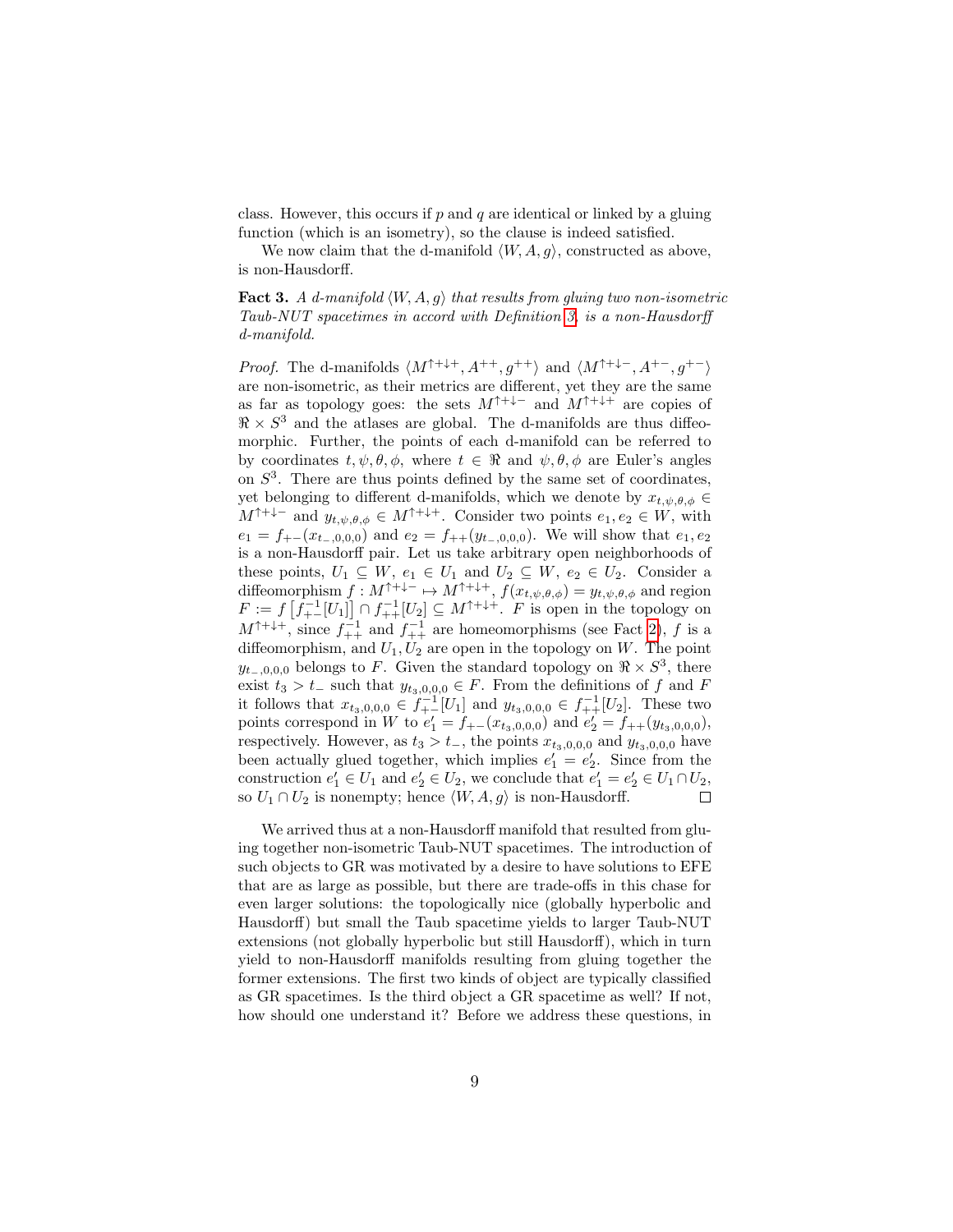the next section we put forward two theorems that, we believe, suggest and support a modal interpretation of non-Hausdorff manifolds in GR.

# <span id="page-9-0"></span>4 Hausdorff vs. non-Hausdorff manifolds

In this section we prove that any non-Hausdorff d-manifold occurring in GR can be seen as a result of pasting together a family of Hausdorff d-manifolds.<sup>[5](#page-9-1)</sup> We give first an auxiliary theorem that any non-Hausdorff manifold can be decomposed into maximal Hausdorff submanifolds. [6](#page-9-2)

<span id="page-9-4"></span>**Theorem 2** (Hájíček-Geroch). A family  $H$  of all maximal Hausdorff d-submanifolds of a non-Hausdorff d-manifold  $W = \langle W, A, g \rangle$  is an open covering of W.

*Proof.* Let  $\Omega$  be the set of all open Hausdorff d-submanifolds of  $W, \Omega =$  $\{ \langle U, A_U, g_U \rangle \mid U \subseteq W$  — open and Hausdorff,  $A_U = A_{|U}, g_U = g_{|U} \}$ . We introduce an ordering relation on the set  $\Omega: \langle U, A_U, g_U \rangle \preceq \langle V, A_V, g_V \rangle$ iff  $U \subseteq V$ .<sup>[7](#page-9-3)</sup> Obviously,  $\langle \Omega, \preceq \rangle$  is a partial order. Pick now an arbitrary  $p \in W$ . By local Euclidicity p has an open neighborhood  $U^*$  homeomorphic to an open set of  $\mathbb{R}^n$ . Since  $\mathbb{R}^n$  (in the natural topology) is Hausdorff,  $U^*$  is Hausdorff as well, i.e.,  $\langle U^*, A_{U^*}, g_{U^*} \rangle \in \Omega$ . Consider next the set  $\Omega_p \subseteq \Omega$  of open Hausdorff d-submanifolds containing p. It is non-empty as  $\langle U^*, A_{U^*}, g_{U^*} \rangle \in \Omega_p$  and partially ordered by  $\preceq$ . Take next an arbitrary chain  $C = \{ \langle U_1, A_{U_1}, g_{U_1} \rangle, \langle U_2, A_{U_2}, g_{U_2} \rangle \dots \}$ of elements of  $\Omega_p$ . We argue that C has an upper bound in  $\Omega_p$ . To this end define the sum  $\mathcal{U} + \mathcal{V}$  of open d-submanifolds of W:  $U + V = \langle U \cup V, A_{U \cup V}, g_{U \cup V} \rangle$ , where  $A_{U \cup V}$  is the atlas induced by A on  $U \cup V$  and  $g_{U \cup V}$  is the restriction of g to  $U \cup V$ . With the sum at hand, we define  $+C := \langle \bigcup U_i, A_{\vert \bigcup U_i}, g_{\vert \bigcup U_i} \rangle$  with  $A_{\vert \bigcup U_i}$  and  $g_{\vert \bigcup U_i}$ explained analogously as above, and claim that  $+C$  belongs to  $\Omega_p$  and is an upper bound of C. Obviously,  $\bigcup U_i$  is open and  $p \in \bigcup U_i$ . +C is also Hausdorff since otherwise a pair witnessing non-Hausdorffness had to belong to some  $U_k$  (as C is a chain), which is a contradiction. Thus,  $+C \in \Omega_p$ . It is also easy to note that for any  $c \in C: c \preceq +C$ . Putting these together, C has an upper bound in  $\Omega_p$ . We have thus seen that the assumptions of the Zorn-Kuratowski lemma are satisfied,

<span id="page-9-1"></span> $5$ We are indebted to P. Chrusciel for describing to us some non-Hausdorff manifolds that occur in GR, and for posing the challenge of proving whether or not they are all constructible from Hausdorff d-manifolds. We hope we meet this challenge in this section.

<span id="page-9-2"></span> ${}^{6}$ Proof of a slightly different theorem (restricted to completely separable non-Hausdorff manifolds) is given by Hajíček, who attributes it to Geroch; we present here our version, which is shorter and without the extra premise.

<span id="page-9-3"></span><sup>&</sup>lt;sup>7</sup> Note that since  $\Omega$  consists of open d-submanifolds, in the definition of  $\preceq$ , the inclusion induces the expected relation on atlases and metrics: a map from  $A_U$  is the restriction to U of a map from  $A_V$  and  $g_U$  is the restriction of  $g_V$  to U.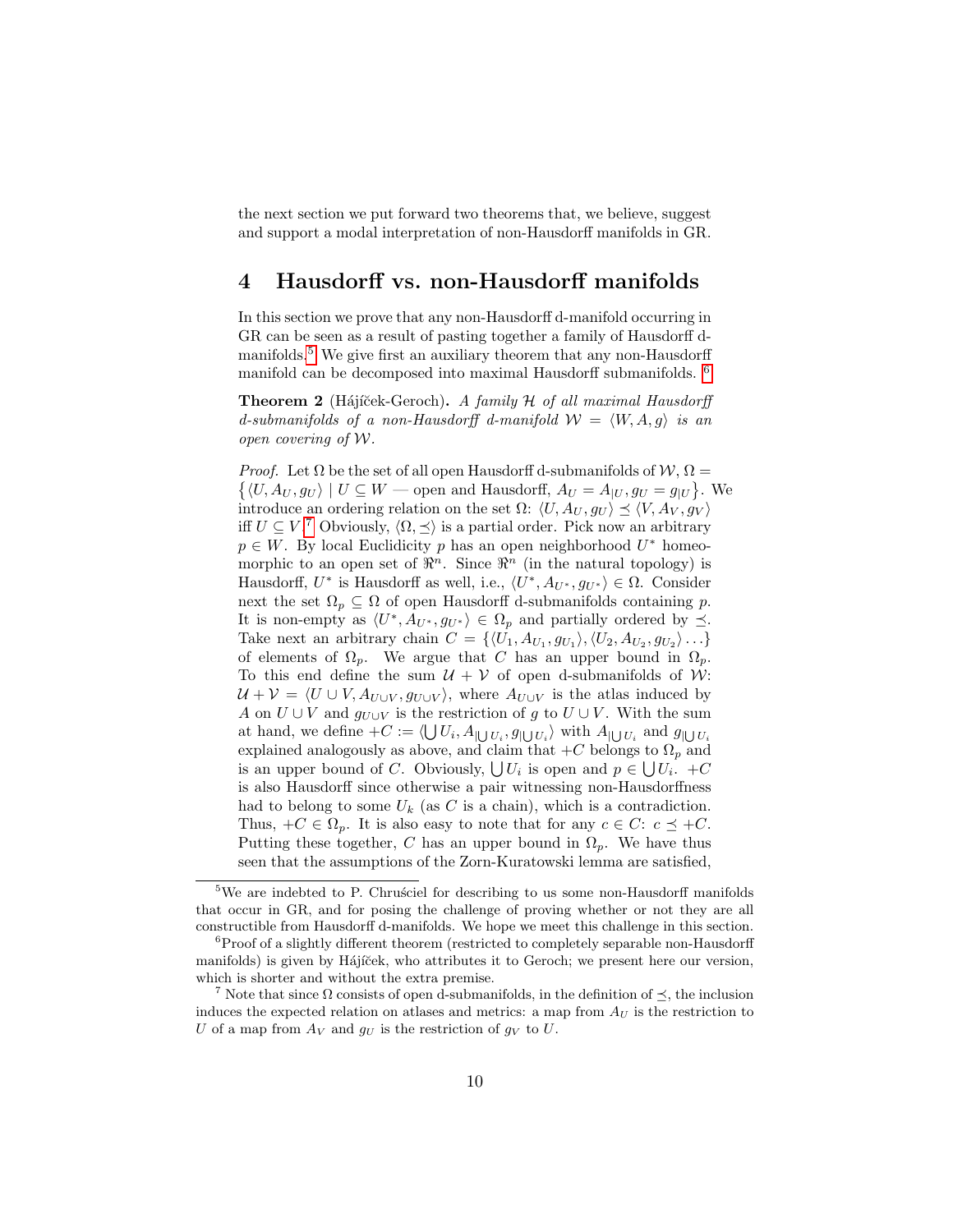so by that lemma we get it that  $\Omega_p$  has a maximal element. By unpacking this claim, we have it that there is an open maximal Hausdorff d-submanifold that contains p. As p is arbitrary, we proved that  $\mathcal H$  is an open covering of  $W$ .  $\Box$ 

We have finally come to the main theorem of this paper:

<span id="page-10-0"></span>**Theorem 3.** Any non-Hausdorff d-manifold  $\langle W, A, q \rangle$  can be constructed by gluing together of maximal Hausdorff d-submanifolds of  $\langle W, A, g \rangle$ , with gluing defined in Definition [3.](#page-3-0)

*Proof.* Let  $\langle W, A, g \rangle$  be a non-Hausdorff d-manifold. By the Theorem [2,](#page-9-4) we can construct its open covering by maximal Hausdorff dsubmanifolds H. We will show that  $\langle W, A, g \rangle$  can be constructed by gluing together these d-submanifolds. We number elements of  $H$  by index set  $\Gamma$  of an appropriate cardinality:  $\mathcal{H} = \{ \langle U_{\nu}, A_{U_{\nu}}, g_{\nu} \rangle \}_{\nu \in \Gamma}$ . For every two  $U_{\mu}, U_{\nu}$ , we define  $U_{\mu\nu} = U_{\mu} \cap U_{\nu}$ . Observe that there exist  $\mu, \nu$  such that  $U_{\mu\nu} \neq \emptyset$  (take any non-Hausdorff connected component of  $W$  — its covering contains at least two elements which overlap). As a family of gluing functions take simply restrictions of identity on W to nonempty  $U_{\mu\nu}$ , that is,  $\phi_{\mu\nu} : U_{\mu\nu} \mapsto U_{\mu\nu}$ ,  $\phi_{\mu\nu}(p) = p$  for every  $p \in U_{\mu\nu}$ . They indeed satisfy the defining conditions of a gluing function, as  $U_{\mu\nu}$  are open and identity is obviously an isometry. Let us define equivalence relation  $R \subseteq W \times W$  in the following way:  $xRy$ iff (1)  $x = y$  for  $x \notin \bigcup \{U_{\mu\nu} : \mu, \nu \in \Gamma, U_{\mu\nu} \neq \emptyset\}$  or (2)  $\phi_{\mu\nu}(x) = y$  for  $x \in U_{\mu\nu} \neq \emptyset$ . Now, define W' as a set of representatives of all elements of  $W/R$ . As all elements of this quotient structure are singletons, obviously  $W' = W$ . The atlas A and atlases on d-submanifolds agree in the sense of Definition [3](#page-3-0) since the latter are restrictions of the former to d-submanifolds in question. The metric g and metrics  $g_{\mu}$  agree for  $\Box$ similar reasons.

Needless to say, the theorem implies that any non-Hausdorff dmanifold  $\langle W, A \rangle$  (i.e., without an associated metric) can be constructed by gluing together of maximal Hausdorff d-submanifolds of  $\langle W, A \rangle$ (again, without metrics).

The theorem provides an underpinning for the modal interpretation of a non-Hausdorff manifold occurring in GR, which sees it as encapsulating a bundle of alternative GR spacetimes, all of which are compatible with the initial data set. Their support for the modal interpretation comes from the universality the theorems bring. Just think of a non-Hausdorff manifold produced in the context of a failure of the initial value problem. The theorems then say that this manifold can be decomposed into maximal Hausdorff sub-manifolds and the decomposition is faithful in the sense that the initial non-Hausdorff manifold is recovered by gluing these sub-manifolds together. Moreover, whenever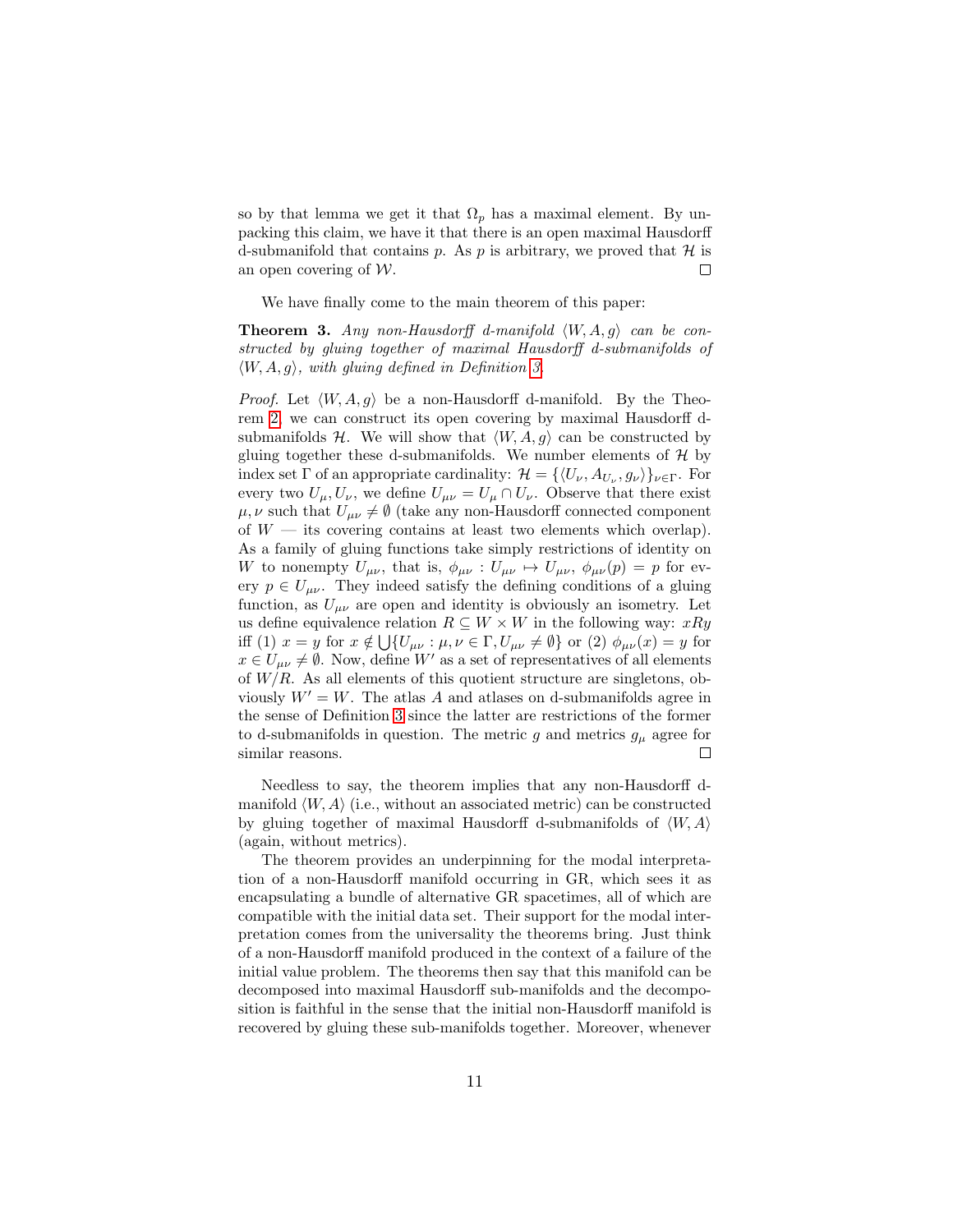gluing identifies some regions of sub-manifolds, these regions are physically alike (they are identical). A non-Hausdorff manifold, whose maximal Hausdorff sub-manifolds have some additional features so they qualify as GR spacetimes, naturally reads as a bundle of GR spacetimes that is glued together in physically identical regions. Further, if the metrics on the sub-manifolds satisfy EFE, the sub-manifolds are arguably physically possible and are compatible with the physical situation in regions of overlap.

On the other hand, the universality of the above theorems spells trouble for the modal interpretation as they are not sensitive to temporal orientation. The gluing procedure can glue together regions that are in any possible relation to a specified region: they can be to the past or to the future of it, or related to it in a space-like way.<sup>[8](#page-11-1)</sup> Needless to say, only the first option is compatible with indeterminism, understood as the existence of alternative future developments. It is thus problematic whether just any non-Hausdorff d-manifold can admit the modal interpretation.

#### <span id="page-11-0"></span>5 Bifurcating curves – friends or foes?

There is a staple objection against non-Hausdorff manifolds that (1) they admit bifurcating curves or bifurcating geodesics, and that (2) such bifurcating objects are bad. Against (2) we argue that on the modal interpretation of non-Hausdorff manifolds, such bifurcating objects are not bad; to the contrary, they are very much welcome. However (we continue to argue), there is typically no room for bifurcating geodesics in non-Hausdorff manifolds, in contrast to objection (1). As we would like to have bifurcating geodesics, we are not happy about the second argument.

To give some examples of the objection to bifurcating geodesics, since a geodesic is standardly assumed to be a (potential) worldline of a free test particle, [Earman \(2008\)](#page-19-2) asked "how would such a particle know which branch of a bifurcating geodesic to follow?". In a similar vein, [Hawking and Ellis \(1973\)](#page-19-3)[p. 174] opined that "a [bifurcating] behavior of an observer's world-line would be very uncomfortable", with "one branch going into one region and another branch going into another region". Hájíček (1971b)[p. 79] observed that a system cannot have two solutions unless these solutions form a bifurcating curve, and concludes: "Therefore, in view of the classical causality conception coinciding with determinism it is sensible to rule out the bifurcate curves."

<span id="page-11-1"></span><sup>&</sup>lt;sup>8</sup>Here emerges an interesting question of whether one can glue two manifolds in a fully atemporal way, i.e., such that for any point in the glued-together region, the region has alternative developments only in the space-like directions.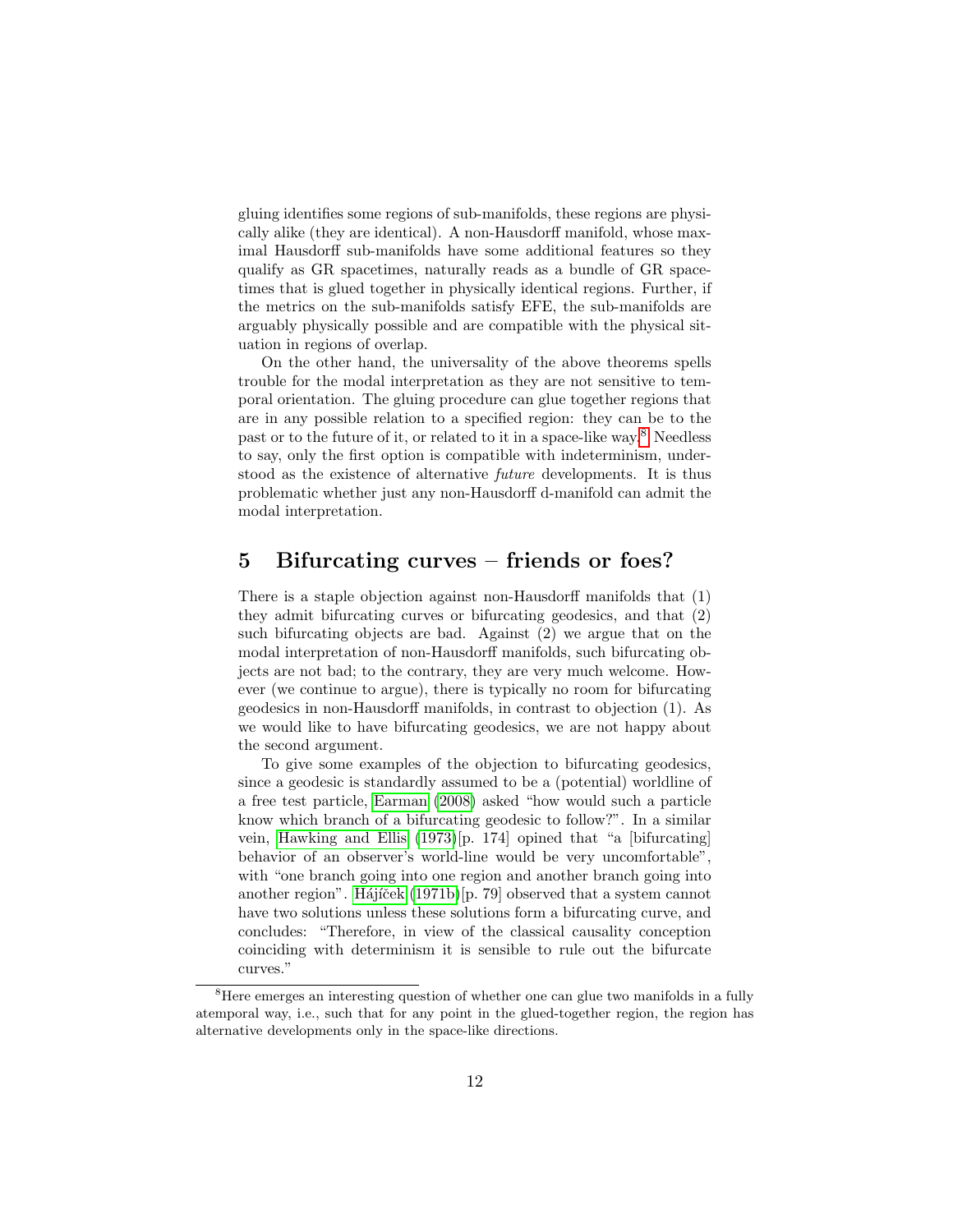Now, if indeterminism, in the sense of the existence of a system's alternative possible evolutions, is true, the objections fall flat. That is, if indeterminism is true, there is no answer why one rather than another alternative possible evolution actually occurs. Similarly, an indeterministically evolving observer might go into one spatiotemporal region, but also might go into a different spatiotemporal region. Finally, given the existence of alternative possible evolutions, picking determinism as a construction principle for a theory of physics is not conductive to truth, though it may have other virtues.

To relate these observations to objection (2), an intuitive way of picturing indeterminism conceives it as being produced locally in space and time. That is, if we contemplate alternative evolutions, musing for instance why one rather than the other has actualized, we wonder when and where one of these evolutions stopped being possible, and what brought this about. Arguably, in such contexts we are after a well-localized object. A paradigmatic example is a pointer to a welllocalized electron in a Stern-Gerlach device: before it enters the device, scenarios with traces at the bottom or top of the photographic plate are possible, but after the electron has left the device only one of them is possible. The behavior of the electron in the Stern-Gerlach device is seen as underlying the dynamics of the global scenarios: once two alternative scenarios were possible, but later only one was possible. Clearly, similar appeals to the behavior of well-localized objects to explain the dynamics of global scenarios is even more dominant in human affairs, when the fact that we live in one scenario rather than another is attributed to agents' choices. We call this variety of indeterminism "local indeterminism".

On local indeterminism, alternative evolutions of a big system (our world included) require alternative evolutions of at least one of its small components. As one idealizes the component to be point-like, the alternative evolutions can be seen as alternative trajectories with two coinciding segments and two separate segments. With further assumptions, such trajectories can be represented as functions from a real interval to a manifold's base set. Needless to say, trajectories representing alternative evolutions bifurcate. As the standard view on geodesics identifies them with trajectories of (test) particles, it follows that geodesics representing alternative evolutions of a (test) particle bifurcate as well. Accordingly, if cases of non-unique solutions to EFE mean indeterminism, and the indeterminism in question is local, there must be bifurcating curves.

Turning to objection (1), a pertinent question is whether non-Hausdorff manifolds indeed imply the existence of bifurcating curves. There is a compelling picture linking non-Hausdorffness to bifurcating curves. It works like this: suppose we have a pair of points,  $e_1$  and  $e_2$ , witnessing a failure of the Hausdorff condition. Then it 'must' be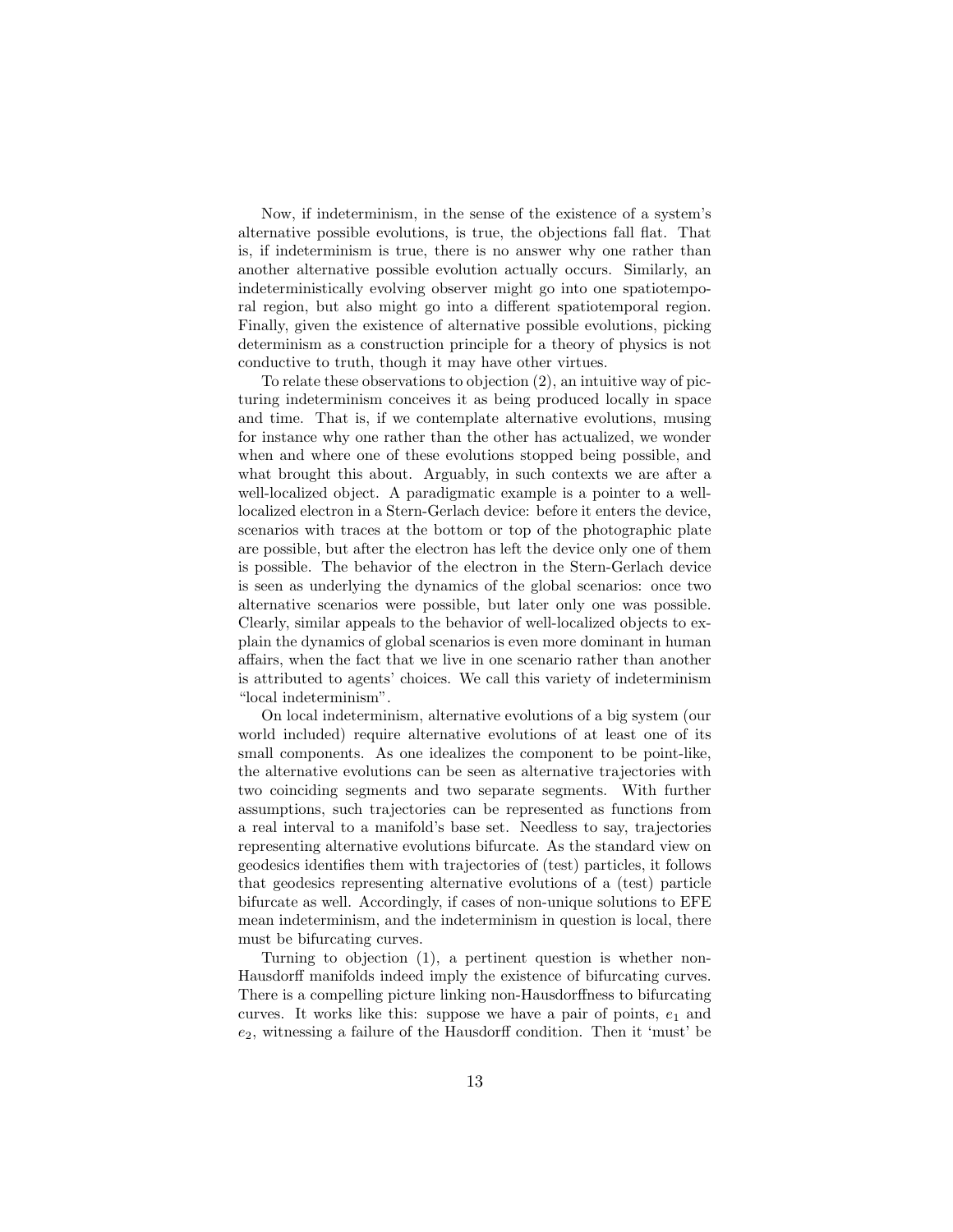possible to draw two continuous lines, one passing through  $e_1$  and the other passing through  $e_2$  in such a way that they coincide below the two points, but do not overlap above them, where 'below' and 'above' are purely conventional. Thus, the picture suggests that we can always use a failure of Hausdorffness to produce bifurcating curves. Yet, this picture is misleading and wrong: there are non-Hausdorff d-manifolds that do not admit bifurcating curves. For an analysis of how it is possible in a physically relevant case of a non-Hausdorff extension of Misner spacetime, see Margalef-Bentabol and Villaseñor (2014). (This case is relevant as the extension is produced by the pasting technique of Definition [3\)](#page-3-0). Under what conditions non-Hausdorff d-manifolds admit bifurcating curves is thus a nontrivial question that is answered by Hájíček's [\(1971a\)](#page-19-7) theorem, stated below.

After this preview, let us do some work. First (to recall), by a curve one means a continuous function from a real interval to a manifold's base set, and a geodesic is a curve that satisfies the geodesic equation. Does uniqueness results obtain for geodesics, and if so, is Hausdorffness needed for uniqueness to obtain? Beginning with local uniqueness, in a Hausdorff or non-Hausdorff d-manifold alike, if a metric  $g$  is appropriately continuous, given a point  $p$  and a vector at this point, in some neighborhood of  $p$  there is a unique geodesic that passes through the point and whose tangent at this point coincides with the vector.[9](#page-13-0) Hausdorffness permits strengthening this local result to global uniqueness: for a Hausdorff d-manifold  $M$ , given the continuity condition on q, a point  $p \in M$  and a vector  $\xi$  at p, there is a unique maximal geodesic  $\gamma : I \to M$  such that  $(1) \gamma(0) = p$  and  $(2) \dot{\gamma}(0) = \xi$ , where  $\dot{\gamma}(0)$  stands for a tangent to  $\gamma$  at point  $p = \gamma(0)$ . The maximality of  $\gamma$  means that if there is some other geodesic  $\gamma': I' \to M$  satisfying conditions analogous to (1) and (2) above, then  $I' \subseteq I$ . In sum, (given the continuity assumption on  $g$ ), no geodesics can bifurcate in Hausdorff manifolds, but non-Hausdorff manifolds might be conductive to bifurcating geodesics.

Having the distinction between global and local uniqueness of geodesics, we link it to two kinds of bifurcation (cf. Hájíček  $(1971a)$ ).

**Definition 4.** A bifurcating curve of the first kind on a  $C<sup>r</sup>$  generalized d-manifold M is a pair  $\langle C_1, C_2 \rangle$  of C<sup>r</sup>-continuous curves  $C_1 : I \to M$ ,  $C_2: I \to M$  such that for some  $k \in I: \forall x \in I \mid x \leq k \Leftrightarrow C_1(x) =$  $C_2(x)$ , where I is an interval in  $\Re$ .

A bifurcating curve of the second kind on a  $C<sup>r</sup>$  generalized d-manifold M is a pair  $\langle C_1, C_2 \rangle$  of C<sup>r</sup>-continuous curves  $C_1 : I \to M$ ,  $C_2 : I \to M$ such that for some  $k \in I$ :  $\forall x \in I$   $[x < k \Leftrightarrow C_1(x) = C_2(x)]$ .

<span id="page-13-0"></span><sup>&</sup>lt;sup>9</sup>See e.g. Chrusciel [\(2011,](#page-18-2) p. 6). Typically, a metric of a GR spacetime meets the mentioned continuity requirement. For examples of metrics that do not satisfy it and accordingly generate non-unique bifurcating geodesics, see (Chrusciel, 1991, Appendix F).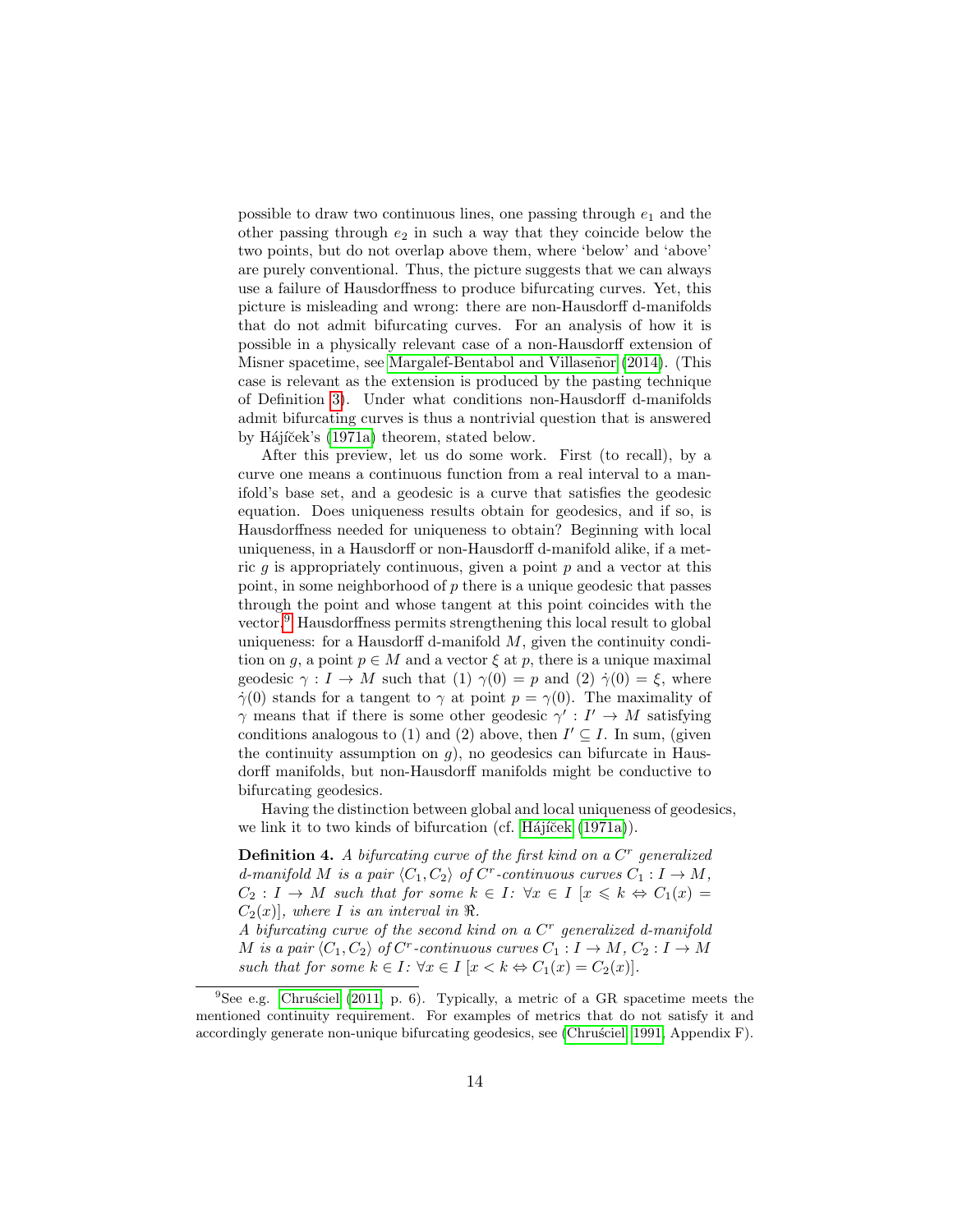Thus, in a bifurcating curve of the first kind, there is a maximal element of interval I at which  $C_1$  and  $C_2$  agree, whereas in a bifurcating curve of the second kind there is no maximal element in  $I$  at which  $C_1$  and  $C_2$  agree.

Now, as in a generalized d-manifold a geodesic is uniquely determined, locally speaking, by a point and a vector, no geodesics can make a bifurcating curve of the first kind. Thus, there is no room for bifurcating geodesics of the first kind in generalized d-manifolds. But local uniqueness alone does not preclude bifurcating curves of the second kind. Such curves are precluded by global uniqueness, and global uniqueness is true in Hausdorff d-manifolds. Thus, if there are bifurcating geodesics, they are of the second kind and in a non-Hausdorff manifold. But are they there?

As we have shown, any non-Hausdorff d-manifold is constructible from a family of Hausdorff manifolds, so perhaps this information can shed light on the existence of bifurcating curves (of the second kind) in these manifolds? As we shall see, this is indeed the case.

We need an auxiliary notion to begin with.

**Definition 5** (Continuously extendible gluing). A gluing map  $\phi : A \mapsto$  $B, A \subseteq M_1, B \subseteq M_2$  is continuously extendible iff there exist  $A', B', \phi'$ such that  $A \subsetneq A' \subseteq M_1, B \subseteq B' \subseteq M_2, \phi' : A' \mapsto B', \phi'$  is continuous and  $\phi'|_A = \phi$ .

<span id="page-14-0"></span>Theorem 4. The necessary and sufficient condition for a d-manifold constructed by gluing together Hausdorff d-manifolds to admit bifurcating curves of the second kind is that the gluing be continuously ex $tendible.$  (Hájíček, 1971a)

As every non-Hausdorff d-manifold is constructible by gluing of Hausdorff d-manifolds, Hájíček's theorem yields a universal method to decide if it admits bifurcating geodesics, or not.

We use Theorem [4](#page-14-0) to argue that 'sound' non-Hausdorff d-manifolds (to be explained soon) occurring in GR are not continuously extendible, and hence do not admit bifurcating curves of the second kind. Let us return to our GR example: the construction of the non-Hausdorff extension of the two Taub-NUT spacetimes exhibited in Section [3.](#page-6-0) The open sets  $U^{++}$  and  $U^{+-}$ , glued together by isometry  $\phi_{12}$ , are maximal isometric subsets of  $M^{\uparrow + \uparrow +}$  and  $M^{\uparrow + \downarrow -}$ , respectively. Thus any function  $f : M^{\uparrow + \uparrow +} \to M^{\uparrow + \downarrow -}$  that properly extends  $\phi_{12}$  is not an isometry, so it is not glued. Accordingly, the gluing that produces a non-Hausdorff extension of the Taub spacetime is not continuously extendible. Ergo, the non-Hausdorff extension of the Taub spacetime admits no bifurcating curves of the second kind.

Now, if every non-Hausdorff d-manifold occurring in GR behaves like the non-Hausdorff extension of Taub-NUT spacetimes described above, there would be no bifurcating curves of the second kind in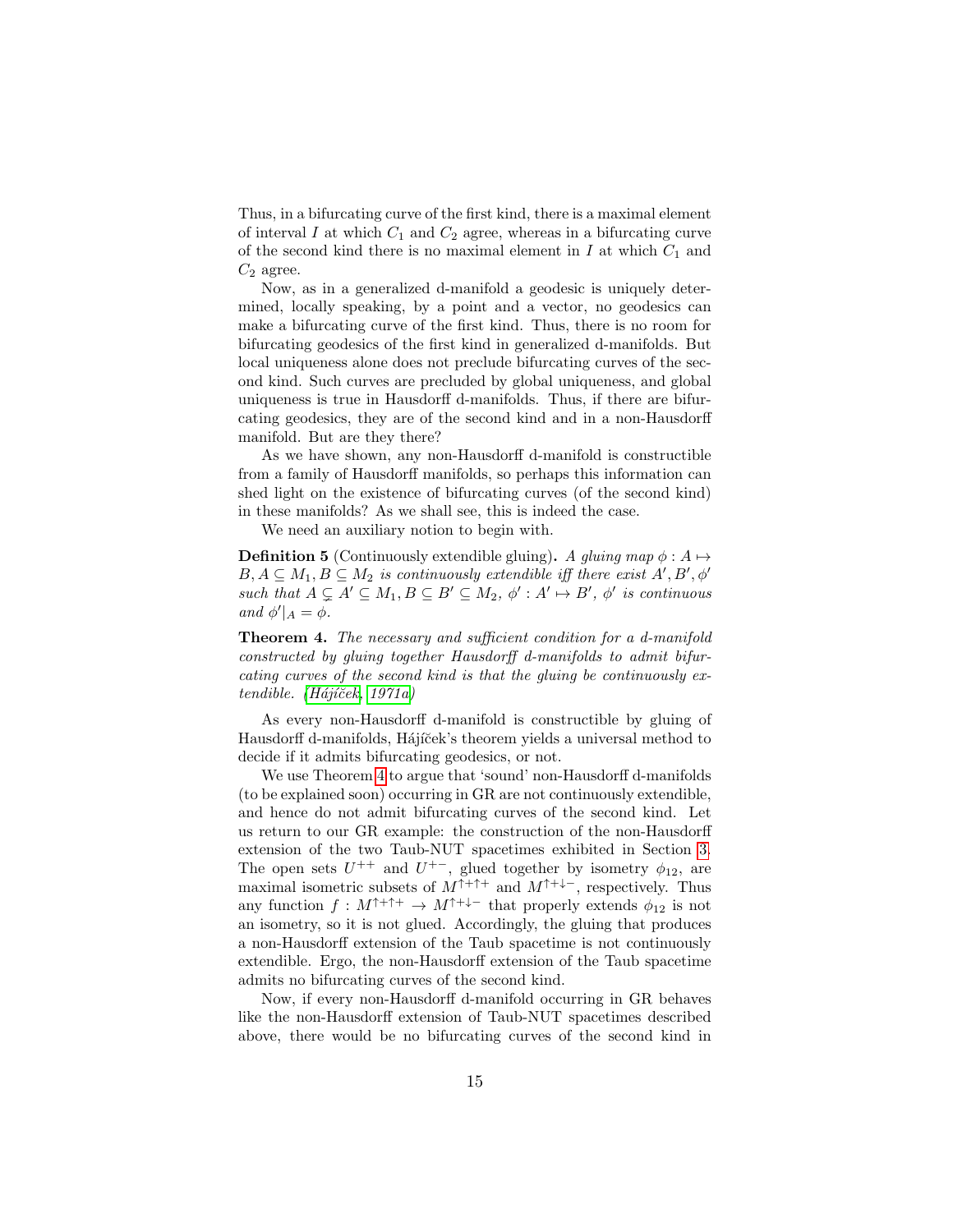these manifolds. So the question is whether this example generalizes to other non-Hausdorff manifolds that are constructible in GR. Observe that the crucial move of the above argument is that the regions identified by the gluing function are maximal isometric regions of the component manifolds. A corresponding requirement is not part of Definition [3](#page-3-0) of the gluing function and is not part of Definition [3](#page-3-0) of the gluing procedure. These definitions describe an abstract mathematical object, a generalized d-manifold, and its relation to Hausdorff manifolds, understood as its components. They do not pay attention to how and at which end the defined procedure can be applied.

The application we investigate and advertise aims to produce a modal representation of a spatio-temporal world: if there are nonunique solutions of EFE for some data (which, by the Choquet-Bruhat and Geroch theorem, cannot be globally hyperbolic [\(1969\)](#page-18-4)), we consider these solutions as alternative possible evolutions that start from an initial data set and we paste them together into a non-Hausdorff manifold. In this application a natural directive is to identify (by gluing) whatever can be identified, following the idea that indeterminism requires a qualitative difference between alternative possible scenarios. This amounts to the requirement to glue together maximal isometric regions of component manifolds if there are such regions. Gluing larger regions is excluded by Definitions [2](#page-2-2) and [3,](#page-3-0) but gluing smaller than maximal isometric regions is allowed by these definitions.

To accommodate the desideratum to glue together maximal isometric regions of component manifolds, one may add this postulate to Definition [3:](#page-3-0)

<span id="page-15-0"></span>**Postulate 1** (sound gluing of manifolds). For  $p \in W_\mu$ ,  $q \in W_\eta$ ,  $f_{\mu}(p) = f_{\eta}(q)$  iff there are open subsets A and B of  $W_{\mu}$  and  $W_{\eta}$ , resp., and an isometry  $\xi : A \mapsto B$  s.t.  $p \in A$ ,  $q \in B$ , and  $\xi(p) = q$ .

The left-hand side means that two points, each from a different component manifold, give rise to one and the same point in the non-Hausdorff d-manifold, whereas the right-hand says that the points belong to appropriate isometric open subsets and are linked by a corresponding isometry. It would be counter-intuitive if some pairs of isometry-linked pairs  $p$  and  $q$  give rise to single points in the resulting non-Hausdorff d-manifold, but others give rise to pairs of points. This discrepancy would call for an explanation, but none would be forthcoming. In this case, a non-Hausdorff d-manifold would adequately account for the isometry relations inherent in its building blocks. To link this to determinism, gluing of regions smaller than maximal isometric ones produces what might be called indeterministic branching without a qualitative difference: immediately "above" identified regions there would be qualitatively identical neighboring regions that nevertheless belonged to separate spacetimes. This pattern of similarity vs. identi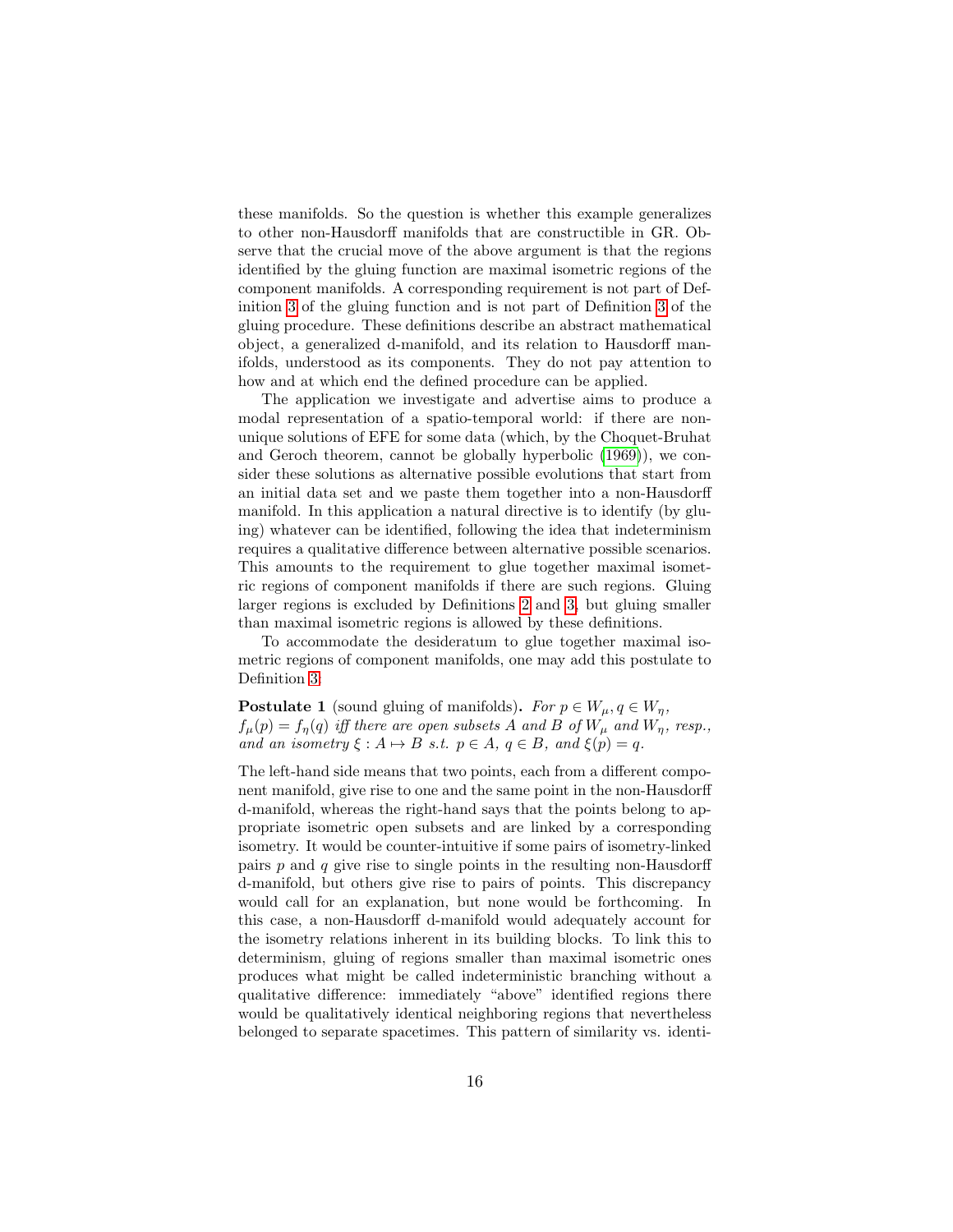fication leads to concern over why these qualitatively identical neighboring regions are not identified by the gluing function.

Clearly, Postulate [1](#page-15-0) raises mathematical or interpretational issues: Do any two Hausdorff d-manifolds admit maximal isometric regions? Even if in a collection of Hausdorff d-manifolds any two of them have maximal isometric regions, does the gluing procedure always satisfy Postulate [1](#page-15-0) (i.e., doesn't the multiplicity of components get in the way?) Can there be non-connected maximal isometric regions, and if so, how are we to interpret the resulting non-Hausdorff manifold?

We leave these issues aside as they are somewhat tangential to the main observation of this section. This observation is, in a nutshell, that the more successful one is in delivering a modal representation of multiple solutions to EFE, the less likely are the bifurcating curves of the second kind. We take it that a successful representation of indeterminism calls for the satisfaction of Postulate [1.](#page-15-0) This postulate requires gluing functions to identify maximal isometric regions, which means that the functions are not continuously extendible; so, by Theorem [4](#page-14-0) the resulting non-Hausdorff manifold does not admit bifurcating curves of the second kind, and hence does not admit bifurcating geodesics of the second kind. Since, to recall, by the geodesic equation there are no bifurcating geodesics of the first kind either, there are no bifurcating geodesics. On the other hand, it might happen that a particular set of multiple solutions to EFE does not satisfy the Postulate, in which case the modal interpretation of these solutions is doubtful. Yet a failure of the Postulate may open the door for bifurcating curves (geodesics) of the second kind.

We find this situation deeply paradoxical. In a nutshell, given a set of multiple solutions to EFE, the better the case it makes for the indeterminism of GR, the worse it is for local indeterminism. Perhaps a way out is to countenance a non-local variety of indeterminism. This comes with a price, however, as the divergence of the two notions of local and global indeterminism is deemed counterintuitive, see e.g., [Belot \(1995\)](#page-18-5); [Melia \(1999\)](#page-19-8); [Sattig \(2015\)](#page-19-9).

### <span id="page-16-0"></span>6 Conclusions

Our paper revolves around two questions, both related to non-Hausdorff manifolds in GR: (1) What can these manifolds represent? And, in particular, (2) can they be used to represent indeterminism, modally understood?

The main formal result in the light of which we studied these questions says that every non-Hausdorff d-manifold can be constructed by gluing together a family of Hausdorff d-manifolds. This of course means that the gluing procedure delivers every non-Hausdorff d-manifold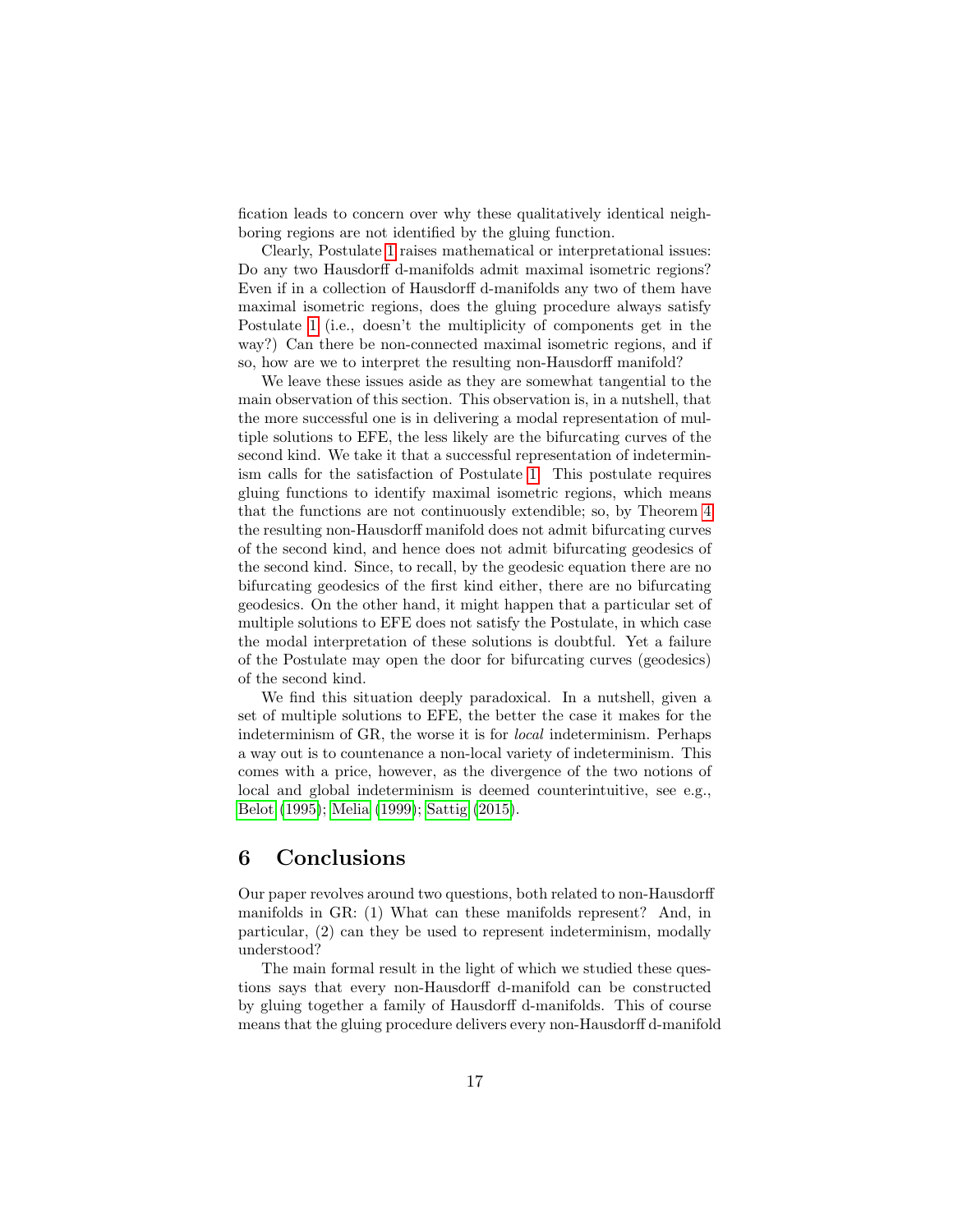of GR as well. Typically, the construction of these manifolds in GR is motivated by the desire to produce a possibly large solution of EFE, and gluing together non-isomorphic solutions to EFE is a way to achieve this goal. The side-effect of this procedure, however, is that the resulting objects are non-Hausdorff. Since Hausdorffness is standardly required for a manifold to represent a GR spacetime, the question emerges of what such non-Hausdorff manifolds constructed in GR can represent.

To begin with the negative response, it says that non-Hausdorff manifolds are purely mathematical objects, and so they cannot represent anything physically meaningful. Another option, which was once investigated in the physics literature, is to relax the criteria for being a GR spacetime, so a non-Hausdorff d-manifold is not automatically dismissed as a candidate for a GR spacetime. Our own attempt is to steer somewhere between these two responses. We concede that non-Hausdorff manifolds produced outside of the context of the initial value problem might have no interpretation. We conservatively keep the requirement of Hausdorffness for GR spacetimes, while viewing a non-Hausdorff manifold produced by gluing together a set of nonunique solutions to EFE as a modal representation of this set. That is, we read such a manifold as encapsulating multiple possible spatiotemporal evolutions (spacetimes) every one of which is compatible with a given initial data set; this looks like a clear case of indeterminism.

To adopt this interpretation, we argued that a non-Hausdorff manifold should be constructible by a more stringent gluing procedure, one that satisfies Postulate [1](#page-15-0) as well. Although a non-Hausdorff manifold whose components are non-isometric Taub-NUT spacetimes is constructible by the more stringent procedure, we do not know if this more stringent gluing procedure can be performed for all cases. More worryingly (from a philosophical perspective), Postulate [1](#page-15-0) has a consequence (via Theorem [4\)](#page-14-0) that spells trouble for the modal interpretation: there are no bifurcating curves, and hence, no bifurcating geodesics in a non-Hausdorff manifold obtained by the gluing procedure that satisfies the Postulate.

As we argued, the usual notion of indeterminism is local: if there are alternative evolutions of a big system, some small component of this system has to have alternative trajectories. Since geodesics are standardly identified with trajectories of free (test) particles, the fact that there are no bifurcating geodesics excludes local indeterminism. Thus, a non-Hausdorff manifold produced in accord with Postulate [1](#page-15-0) cannot represent locally indeterministic evolutions. It looks like we are thus back to square one: what can non-Hausdorff manifolds represent?

The answer depends on what stance one takes to a non-local variety of indeterminism, which might, and in GR cases does, conflict with the local variety. If we accept the non-local notion, there is no obstacle to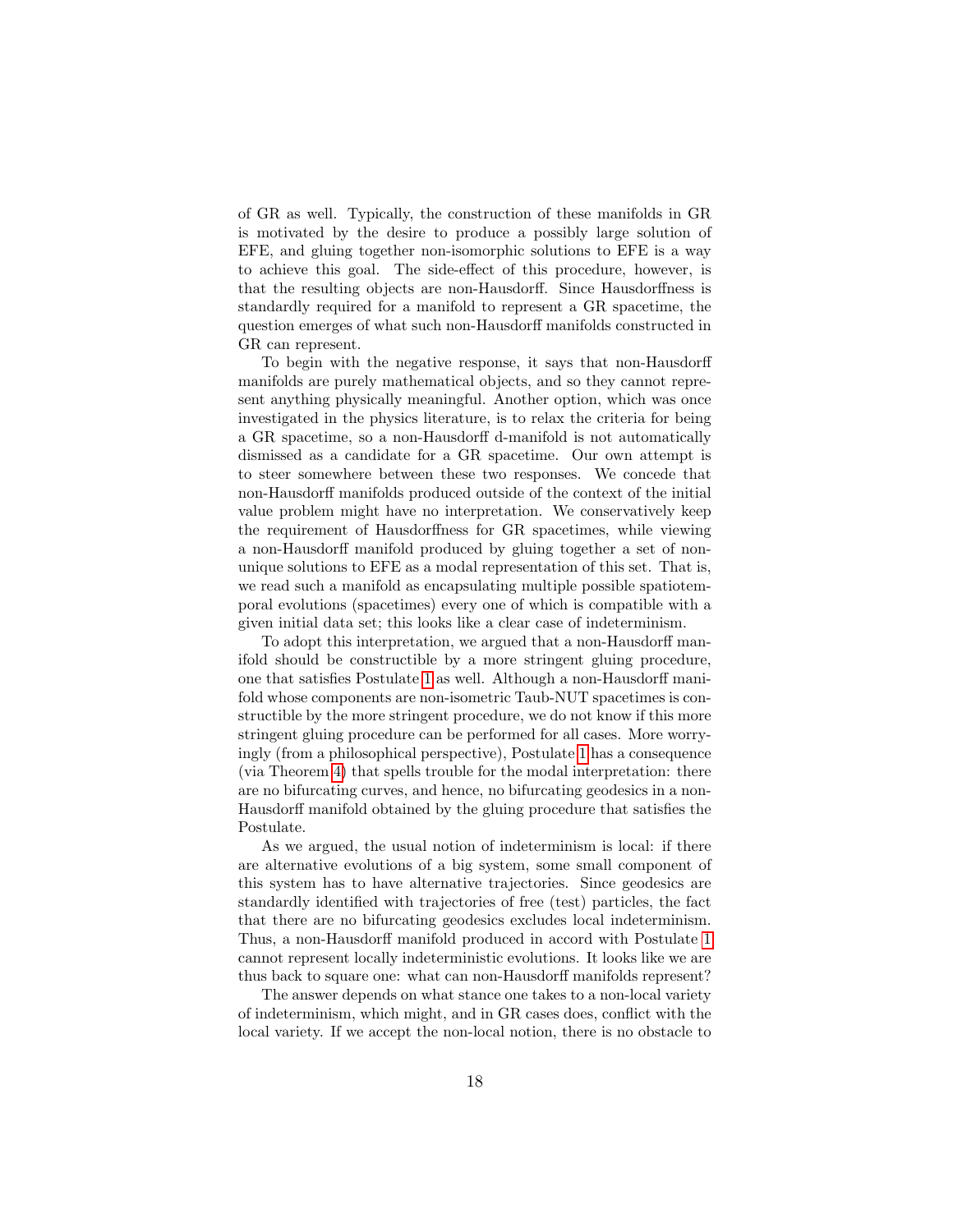reading a non-Hausdorff manifold produced from non-unique solutions of EFE in accord with Postulate [1](#page-15-0) as the representation of non-local indeterminism. After all, relativistic physics has questioned a few intuitive notions, so its verdict that there might be indeterminism without local indeterminism should not come as a big shock. But, arguing in the opposite direction, one might recall that GR is concerned with big rather than small objects, so its failure to accommodate local indeterminism might just reflect its neglect of micro objects. Another option is to consider non-Hausdorff manifolds as they occur in GR contexts as purely mathematical objects without any physical meaning. Finally, the old option of some physicists – allowing for non-Hausdorff spacetimes – might be back on the table: their main objection to non-Hausdorffness was that it introduces bifurcating geodesics, but as we saw, there are no such geodesics if Postulate [1](#page-15-0) is accommodated.<sup>[10](#page-18-6)</sup>

We leave to the Reader the choice as to which option is preferred.

### References

- <span id="page-18-0"></span>Belnap, N. (1992). Branching space-time. Synthese, 92:385– 434. 'Postprint' archived at PhilSci Archive, http://philsciarchive.pitt.edu/archive/00001003.
- <span id="page-18-5"></span>Belot, G. (1995). New work for counterpart theorists: determinism. British Journal for the Philosophy of Science, 46:185–195.
- <span id="page-18-4"></span>Choquet-Bruhat, Y. and Geroch, R. (1969). Global aspects of the Cauchy problem in general relativity. Communications in Mathematical Physics, 14:329–335.
- <span id="page-18-3"></span>Chrusciel, P. (1991). On uniqueness in the large of solutions of Einstein's equations ("Strong Cosmic Censorship"). In Proceedings of the CMA, Canberra.
- <span id="page-18-2"></span>Chrusciel, P. (2011). Elements of causality theory. arXiv:1110.6706v1  $\left[\text{gr-qc}\right]$ .
- <span id="page-18-1"></span>Chrusciel, P. T. and Isenberg, J. (1991). Nonisometric vacuuum extensions of vacuum maximal globally hyperbolic spacetimes. Physical Review D, 48(4):16616–1628.

<span id="page-18-6"></span><sup>&</sup>lt;sup>10</sup>Physicists observed that in many non-Hausdorff spacetimes of physical interest there are no bifurcating geodesics and thus considered dropping the Hausdorff condition as a criterion for GR spacetimes. In this spirit, [Hawking and Ellis](#page-19-3) [\(1973,](#page-19-3) p. 174) allowed for non-Hausdorff spacetimes without bifurcating geodesics; similarly [Geroch](#page-19-10) [\(1968,](#page-19-10) p. 465) permitted non-Hausdorff spacetimes in which every geodesic has a unique extension and every curve has no more than one end point.